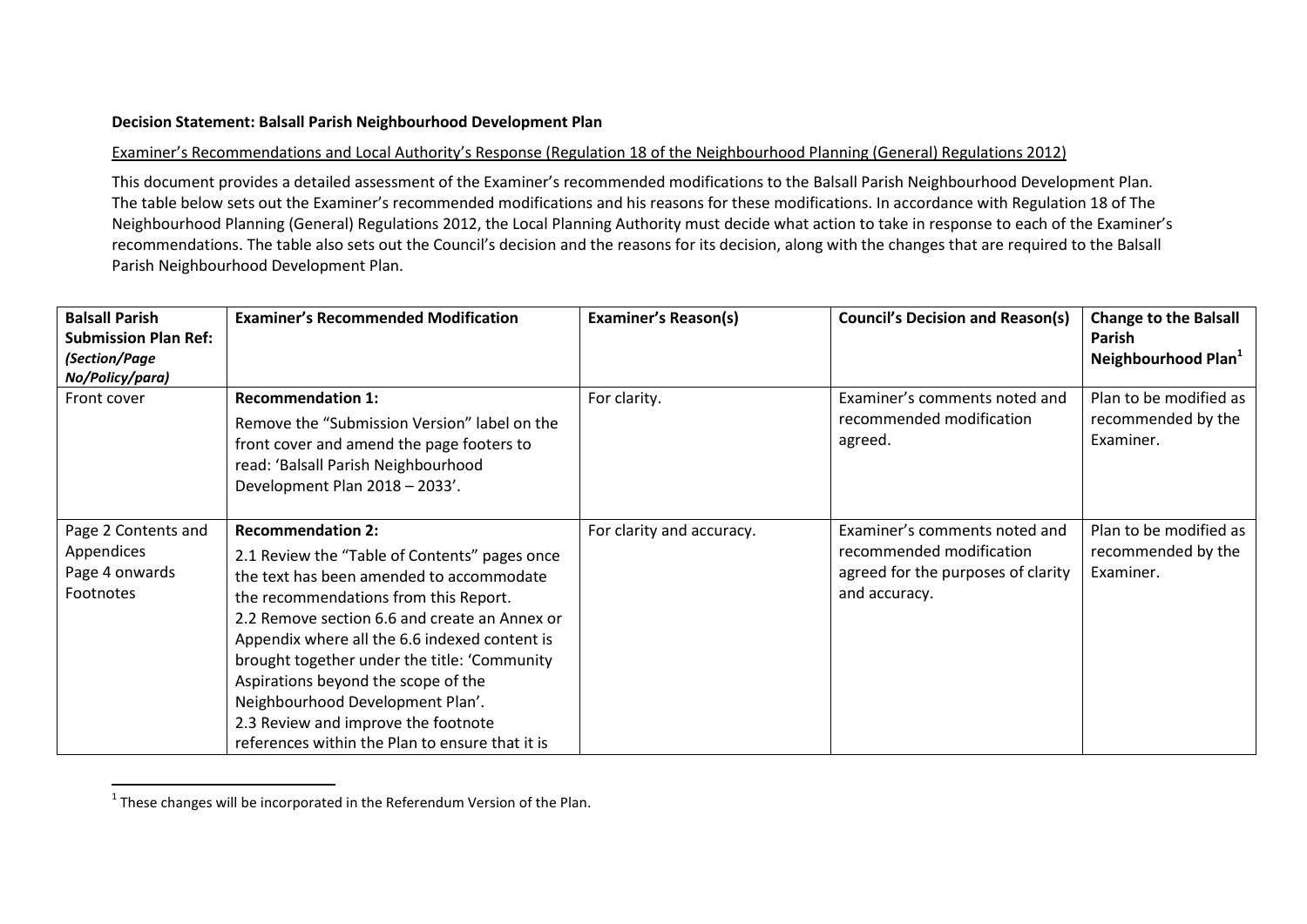| <b>Balsall Parish</b><br><b>Submission Plan Ref:</b>  | <b>Examiner's Recommended Modification</b>                                                                                                                                                                                                                                                                                                                                                                                                                                                                                                                                                                                                             | <b>Examiner's Reason(s)</b> | <b>Council's Decision and Reason(s)</b>                                                                          | <b>Change to the Balsall</b><br>Parish                    |
|-------------------------------------------------------|--------------------------------------------------------------------------------------------------------------------------------------------------------------------------------------------------------------------------------------------------------------------------------------------------------------------------------------------------------------------------------------------------------------------------------------------------------------------------------------------------------------------------------------------------------------------------------------------------------------------------------------------------------|-----------------------------|------------------------------------------------------------------------------------------------------------------|-----------------------------------------------------------|
| (Section/Page<br>No/Policy/para)                      |                                                                                                                                                                                                                                                                                                                                                                                                                                                                                                                                                                                                                                                        |                             |                                                                                                                  | Neighbourhood Plan <sup>1</sup>                           |
|                                                       | clear (with a hyperlink where possible) how<br>documents can be accessed; because of the<br>likelihood of duplication, remove the sections<br>headed "Reference Documents".                                                                                                                                                                                                                                                                                                                                                                                                                                                                            |                             |                                                                                                                  |                                                           |
| Pages 4 and 5 Section<br>1 Neighbourhood<br>Plan Area | <b>Recommendation 3:</b><br>3.1 Delete paragraphs $1.5 - 1.7$ and replace<br>with: 'On 11th February 2017 an application<br>was made to SMBC for the designation of the<br>Balsall Parish Neighbourhood Area'.<br>3.2 Add at the end of a renumbered paragraph<br>1.8: 'The Berkswell Neighbourhood Plan was<br>'made' by SMBC in 2019 and is now part of the<br>Local Development Plan'.<br>3.3 Delete paragraph 1.9 and amend and<br>renumber paragraph 1.10 as: '1.7 The Balsall<br>Parish Neighbourhood Area was designated by<br>SMBC on 18th July 2017 and is illustrated as<br>Figure 1.'<br>3.4 Renumber subsequent paragraphs<br>accordingly. | For clarity.                | Examiner's comments noted and<br>recommended modification<br>agreed for the purposes of<br>clarity.              | Plan to be modified as<br>recommended by the<br>Examiner. |
| Pages 7 and 8 Plan<br>Period                          | <b>Recommendation 4:</b><br>4.1 Amend (the presently numbered) paragraph<br>1.15 by replacing "2013 - 2028" with '2011 -<br>2028' and "will cover" with 'covers'.<br>4.2 Delete paragraphs 1.16 - 1.18 (including the<br>related timeline) but carry forward the second                                                                                                                                                                                                                                                                                                                                                                                | For clarity and accuracy.   | Examiner's comments noted and<br>recommended modification<br>agreed for the purposes of clarity<br>and accuracy. | Plan to be modified as<br>recommended by the<br>Examiner. |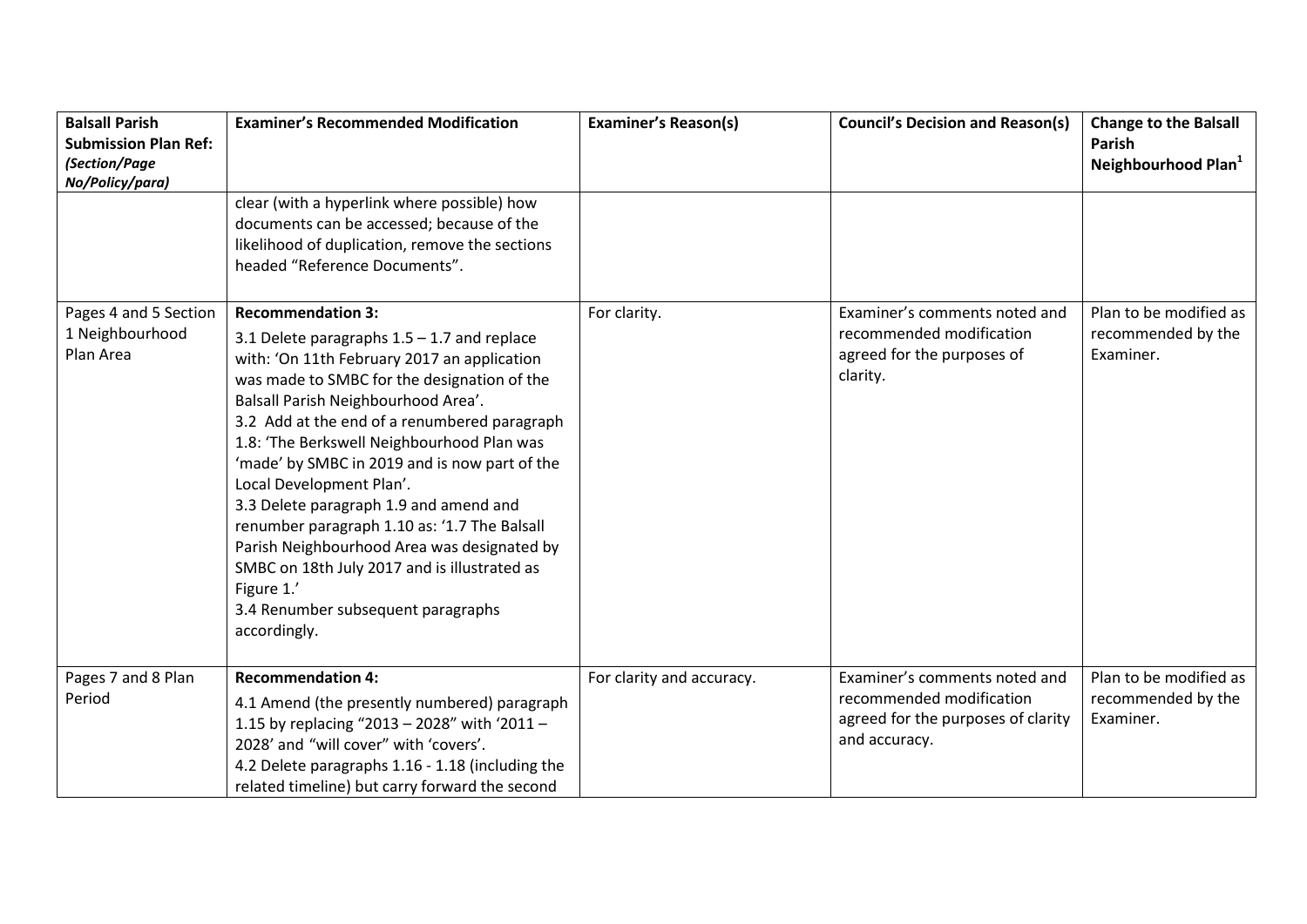| <b>Balsall Parish</b>       | <b>Examiner's Recommended Modification</b>       | <b>Examiner's Reason(s)</b> | <b>Council's Decision and Reason(s)</b> | <b>Change to the Balsall</b>    |
|-----------------------------|--------------------------------------------------|-----------------------------|-----------------------------------------|---------------------------------|
| <b>Submission Plan Ref:</b> |                                                  |                             |                                         | <b>Parish</b>                   |
| (Section/Page               |                                                  |                             |                                         | Neighbourhood Plan <sup>1</sup> |
| No/Policy/para)             |                                                  |                             |                                         |                                 |
|                             | sentence of paragraph 1.18 to the start of       |                             |                                         |                                 |
|                             | paragraph 1.19.                                  |                             |                                         |                                 |
|                             | 4.3 Amend paragraph 1.19 by taking in a new      |                             |                                         |                                 |
|                             | opening sentence as above, adding 'new' before   |                             |                                         |                                 |
|                             | "Solihull Local Plan", adding 'could' between    |                             |                                         |                                 |
|                             | "proposals" and "mean", and deleting the last    |                             |                                         |                                 |
|                             | sentence.                                        |                             |                                         |                                 |
|                             | 4.4 Amend paragraph 1.20 by replacing "policy    |                             |                                         |                                 |
|                             | on housing allocations will be determined by"    |                             |                                         |                                 |
|                             | with 'policies will be applicable to', deleting  |                             |                                         |                                 |
|                             | "housing mix and design" and replacing           |                             |                                         |                                 |
|                             | "gathered through" with 'influenced by'.         |                             |                                         |                                 |
|                             |                                                  |                             |                                         |                                 |
| Page 9 Plan Context         | <b>Recommendation 5:</b>                         | For correction.             | Examiner's comments noted and           | Plan to be modified as          |
|                             | Reword the section under sub-heading "The        |                             | recommended modification                | recommended by the              |
|                             | Plan Context" as:                                |                             | agreed for accuracy.                    | Examiner.                       |
|                             | 'The Balsall Parish Neighbourhood Plan must:     |                             |                                         |                                 |
|                             | • have regard to national policies and advice    |                             |                                         |                                 |
|                             | contained in guidance issued by the Secretary of |                             |                                         |                                 |
|                             | State;                                           |                             |                                         |                                 |
|                             | • contribute to the achievement of sustainable   |                             |                                         |                                 |
|                             | development;                                     |                             |                                         |                                 |
|                             | • be in general conformity with the strategic    |                             |                                         |                                 |
|                             | policies of the development plan for the area;   |                             |                                         |                                 |
|                             | • be compatible with European Union (EU) and     |                             |                                         |                                 |
|                             | European Convention on Human Rights (ECHR)       |                             |                                         |                                 |
|                             | obligations;                                     |                             |                                         |                                 |
|                             | • not breach the requirements of Chapter 8 of    |                             |                                         |                                 |
|                             | Part 6 of the Conservation of Habitats and       |                             |                                         |                                 |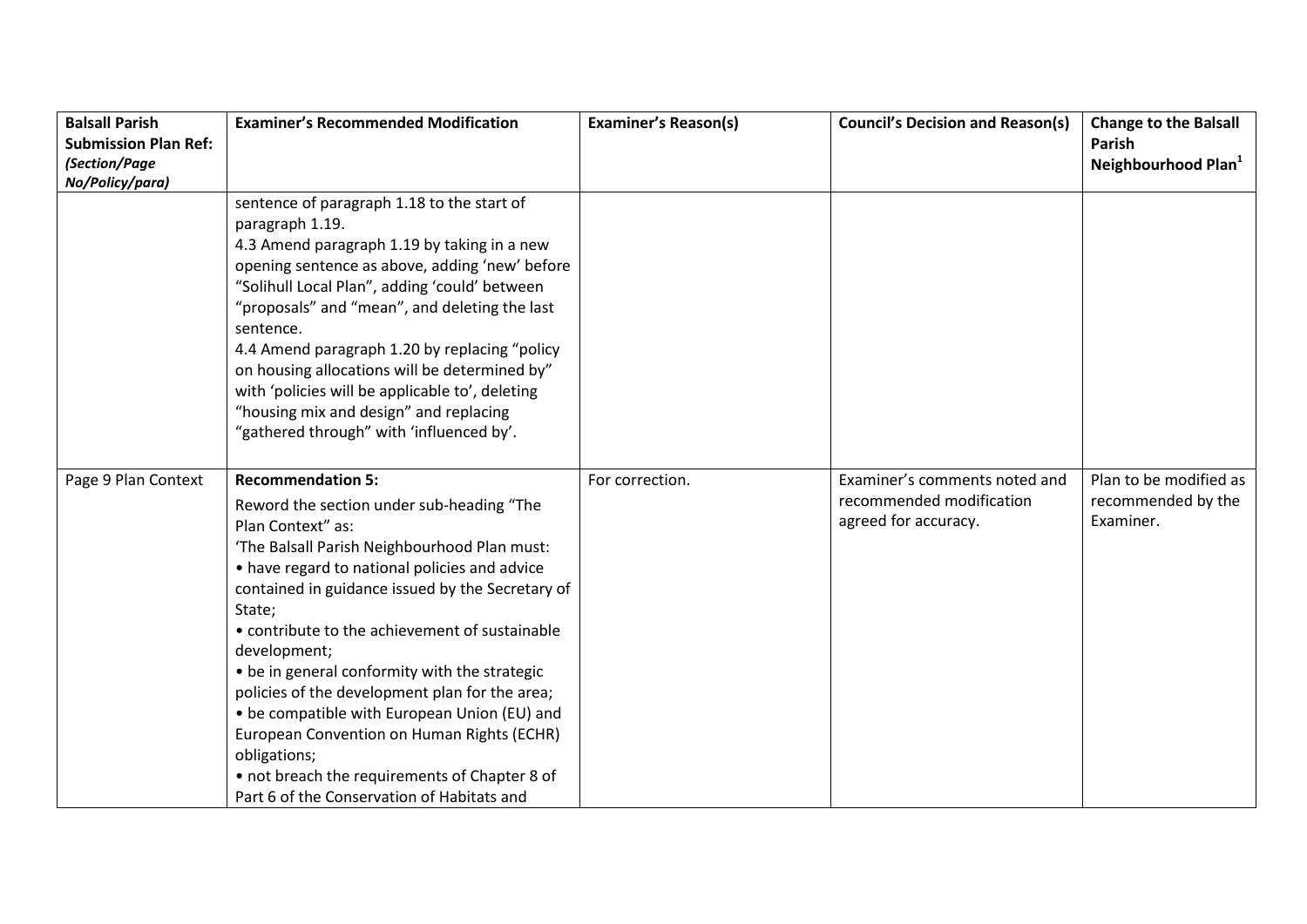| <b>Balsall Parish</b><br><b>Submission Plan Ref:</b><br>(Section/Page | <b>Examiner's Recommended Modification</b>                                                                                                                                                                                                                                                                                                                                                                                                                                                                                                                           | <b>Examiner's Reason(s)</b> | <b>Council's Decision and Reason(s)</b>                                                                           | <b>Change to the Balsall</b><br>Parish                    |
|-----------------------------------------------------------------------|----------------------------------------------------------------------------------------------------------------------------------------------------------------------------------------------------------------------------------------------------------------------------------------------------------------------------------------------------------------------------------------------------------------------------------------------------------------------------------------------------------------------------------------------------------------------|-----------------------------|-------------------------------------------------------------------------------------------------------------------|-----------------------------------------------------------|
| No/Policy/para)                                                       |                                                                                                                                                                                                                                                                                                                                                                                                                                                                                                                                                                      |                             |                                                                                                                   | Neighbourhood Plan <sup>1</sup>                           |
|                                                                       | Species Regulations 2017(d).'                                                                                                                                                                                                                                                                                                                                                                                                                                                                                                                                        |                             |                                                                                                                   |                                                           |
| Pages 10 to 12<br><b>Section 2 Process</b><br>Overview                | <b>Recommendation 6:</b><br>Under the sub-heading "2. Process Overview":<br>6.1 In paragraph 2.2, second sentence, delete<br>"Principal Authority"; in the third sentence<br>replace "meets" with 'met'; in the fourth<br>sentence replace "provides" with 'provided'.<br>6.2 In paragraph 2.10 show "WRCC" as<br>'Warwickshire Rural Community Council<br>(WRCC)'.<br>6.3 In paragraph 2.15 provide hyperlinked<br>references and mention of the on-line Evidence<br>Base held by Balsall Parish Council as a source<br>for local evidence and reference documents. | For clarity.                | Examiner's comments noted and<br>recommended modifications<br>agreed for the purposes of<br>clarity.              | Plan to be modified as<br>recommended by the<br>Examiner. |
| Pages 13 to 19<br><b>Balsall Parish Today</b>                         | <b>Recommendation 7:</b><br>Under the heading "3. Balsall Parish Today":<br>7.1 Remove Figure 3 and amend the reference<br>paragraph 3.3 accordingly.<br>7.2 Under the sub-heading "Employment":<br>7.2.1 Add a reference to Table Oak Lane to<br>paragraph 3.8.<br>7.2.2 Add a source reference to paragraph 3.14.<br>7.3 Correct the reference in paragraph 3.26 to<br>the location of the burial place of Harry<br>Williams.                                                                                                                                      | For clarity and accuracy.   | Examiner's comments noted and<br>recommended modifications<br>agreed for the purposes of clarity<br>and accuracy. | Plan to be modified as<br>recommended by the<br>Examiner. |
| Pages 20 to 24<br>Section 4 Character                                 | Recommendation $8.1 - 8.4$ :<br>Under the heading "4. Character Appraisal":                                                                                                                                                                                                                                                                                                                                                                                                                                                                                          | For clarity and correction. | Examiner's comments noted and<br>recommended modifications                                                        | Plan to be modified as<br>recommended by the              |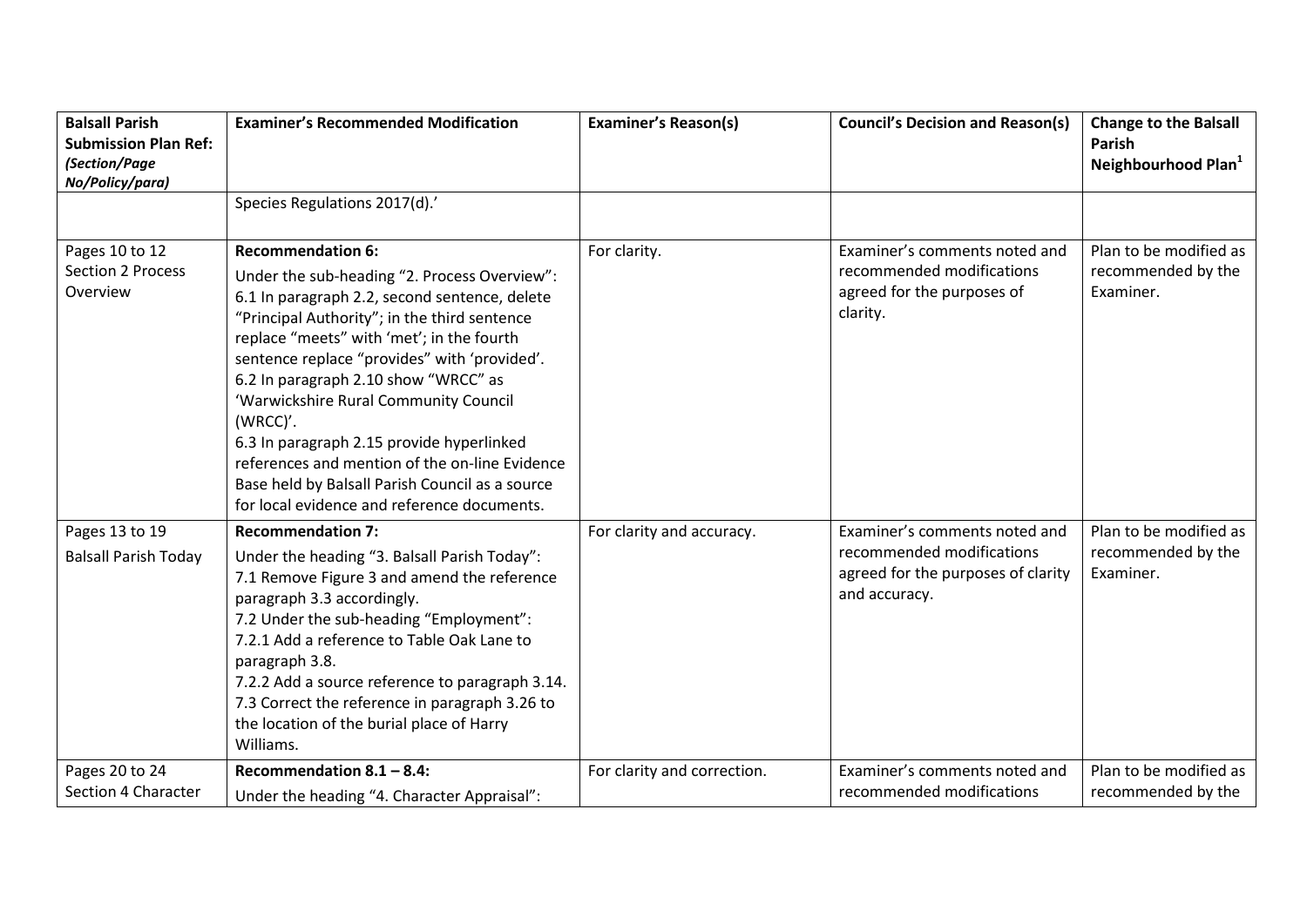| <b>Balsall Parish</b>       | <b>Examiner's Recommended Modification</b>      | <b>Examiner's Reason(s)</b> | <b>Council's Decision and Reason(s)</b> | <b>Change to the Balsall</b>    |
|-----------------------------|-------------------------------------------------|-----------------------------|-----------------------------------------|---------------------------------|
| <b>Submission Plan Ref:</b> |                                                 |                             |                                         | Parish                          |
| (Section/Page               |                                                 |                             |                                         | Neighbourhood Plan <sup>1</sup> |
| No/Policy/para)             |                                                 |                             |                                         |                                 |
| Appraisal                   | 8.1 Replace Figure 4 with a larger scale map    |                             | agreed for the purposes of clarity      | Examiner.                       |
| Page 16 Balsall Parish      | with an inset map for the Balsall Common area   |                             | and accuracy.                           |                                 |
| Today Employment            | (and clarify the boundaries as necessary).      |                             |                                         |                                 |
| Page 45 Conversion          | 8.2 Under the sub-heading "Balsall Common" in   |                             |                                         |                                 |
| of Rural Buildings          | paragraph 4.12 delete the contentious and       |                             |                                         |                                 |
|                             | unevidenced fifth and sixth sentences.          |                             |                                         |                                 |
|                             | 8.3 Under the sub-heading "Fen End and nr.      |                             |                                         |                                 |
|                             | Temple Balsall (P, O)":                         |                             |                                         |                                 |
|                             | 8.3.1 Add 'R' to "P, O".                        |                             |                                         |                                 |
|                             | 8.3.2 Move paragraph 4.15 to become a new       |                             |                                         |                                 |
|                             | paragraph 4.14 and amend the place references   |                             |                                         |                                 |
|                             | where appropriate.                              |                             |                                         |                                 |
|                             | 8.3.3 Delete the sub-heading "Oakley (R) and    |                             |                                         |                                 |
|                             | amend references to Oakley as a "hamlet"        |                             |                                         |                                 |
|                             | throughout the Plan.                            |                             |                                         |                                 |
|                             | 8.4 On page 23 (as well as pages 16 & 45)       |                             |                                         |                                 |
|                             | reword the references to "many" or "a high      |                             |                                         |                                 |
|                             | proportion" of farms in the Fen End, Meer End   |                             |                                         |                                 |
|                             | & Temple Balsall areas as "a number" of farms.  |                             |                                         |                                 |
|                             |                                                 |                             |                                         |                                 |
| Appendix                    | Recommendation $8.5 - 8.8$ :                    | For clarity and correction. | Examiner's comments noted and           | Plan to be modified as          |
| Pages 9 to 48               | Within the Appendix "Character Appraisal":      |                             | recommended modifications               | recommended by the              |
| Character                   | 8.5 Within the Character Zone A section under   |                             | agreed for the purposes of clarity      | Examiner.                       |
| Assessment                  | the sub-heading "Buildings":                    |                             | and accuracy.                           |                                 |
|                             | 8.5.1 Add a third sentence to the Character     |                             |                                         |                                 |
|                             | Assessment Zone A description: 'Two new         |                             |                                         |                                 |
|                             | estates flank an area of four detached          |                             |                                         |                                 |
|                             | properties set within extensive garden land and |                             |                                         |                                 |
|                             | some semi woodland.'                            |                             |                                         |                                 |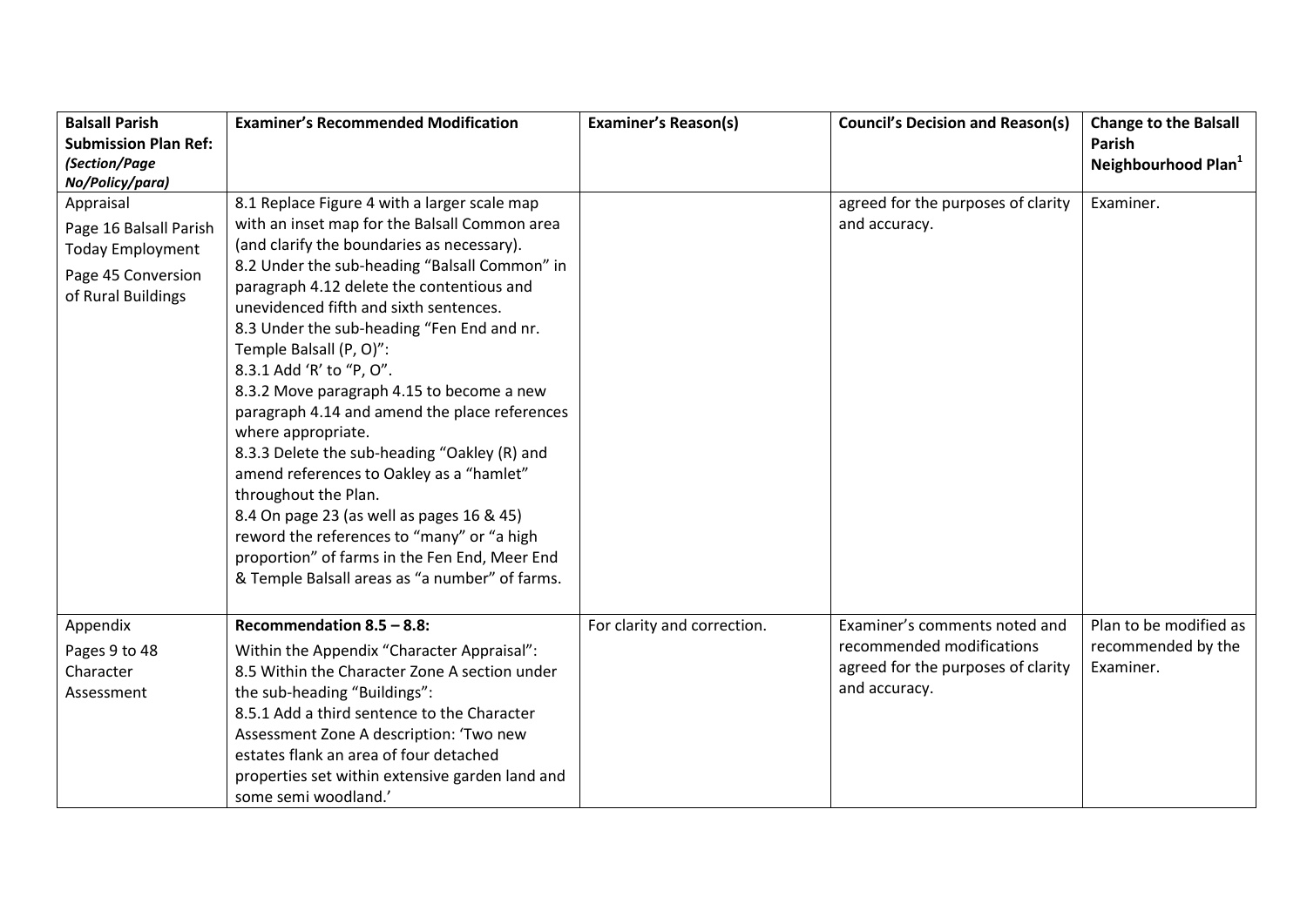| <b>Balsall Parish</b>       | <b>Examiner's Recommended Modification</b>       | <b>Examiner's Reason(s)</b> | <b>Council's Decision and Reason(s)</b> | <b>Change to the Balsall</b>    |
|-----------------------------|--------------------------------------------------|-----------------------------|-----------------------------------------|---------------------------------|
| <b>Submission Plan Ref:</b> |                                                  |                             |                                         | Parish                          |
| (Section/Page               |                                                  |                             |                                         | Neighbourhood Plan <sup>1</sup> |
| No/Policy/para)             |                                                  |                             |                                         |                                 |
|                             | 8.5.2 Replace "Elysian Fields" with 'Elysian     |                             |                                         |                                 |
|                             | Gardens' throughout.                             |                             |                                         |                                 |
|                             | 8.6 Within the Character Zone P section under    |                             |                                         |                                 |
|                             | the sub-heading "Landmarks" correct the          |                             |                                         |                                 |
|                             | wording error "Fen and Lodge" with 'Fen End      |                             |                                         |                                 |
|                             | Lodge'.                                          |                             |                                         |                                 |
|                             | 8.7 Within the Character Zone R section under    |                             |                                         |                                 |
|                             | the sub-heading "Landmarks" delete the           |                             |                                         |                                 |
|                             | references to "Balsall Cottage Farmhouse and     |                             |                                         |                                 |
|                             | the barn at Balsall Cottage Farm".               |                             |                                         |                                 |
|                             | 8.8 The attachment which provides a schedule     |                             |                                         |                                 |
|                             | of Neighbourhood Area Listed Buildings, which    |                             |                                         |                                 |
|                             | is not fully incorporated within the Character   |                             |                                         |                                 |
|                             | Areas, is to be deleted (although an appropriate |                             |                                         |                                 |
|                             | reference will be included in relation to Policy |                             |                                         |                                 |
|                             | $BE.6 - see below$ ).                            |                             |                                         |                                 |
|                             |                                                  |                             |                                         |                                 |
| Pages 25 to 27              | <b>Recommendation 9:</b>                         | For clarity.                | Examiner's comments noted and           | Plan to be modified as          |
| Section 5 Our Vision,       | In the section headed "5. Our Vision, Our        |                             | recommended modifications               | recommended by the              |
| <b>Our Aspirations</b>      | Aspiration":                                     |                             | agreed for the purposes of              | Examiner.                       |
|                             | 9.1 Retitle the section as '5. Vision and Aims'. |                             | clarity.                                |                                 |
|                             | 9.2 At the beginning of paragraphs 5.2, 5.11 &   |                             |                                         |                                 |
|                             | 5.14 and within paragraphs 5.3, 5.4 & 5.7        |                             |                                         |                                 |
|                             | replace "our" with 'the'.                        |                             |                                         |                                 |
|                             | 9.3 Within paragraphs 5.3 and 5.6 replace "we"   |                             |                                         |                                 |
|                             | with 'the Parish Council'.                       |                             |                                         |                                 |
|                             | 9.4 Within paragraph 5.16 delete ", but the time |                             |                                         |                                 |
|                             | has come to alleviate this ubiquitous and        |                             |                                         |                                 |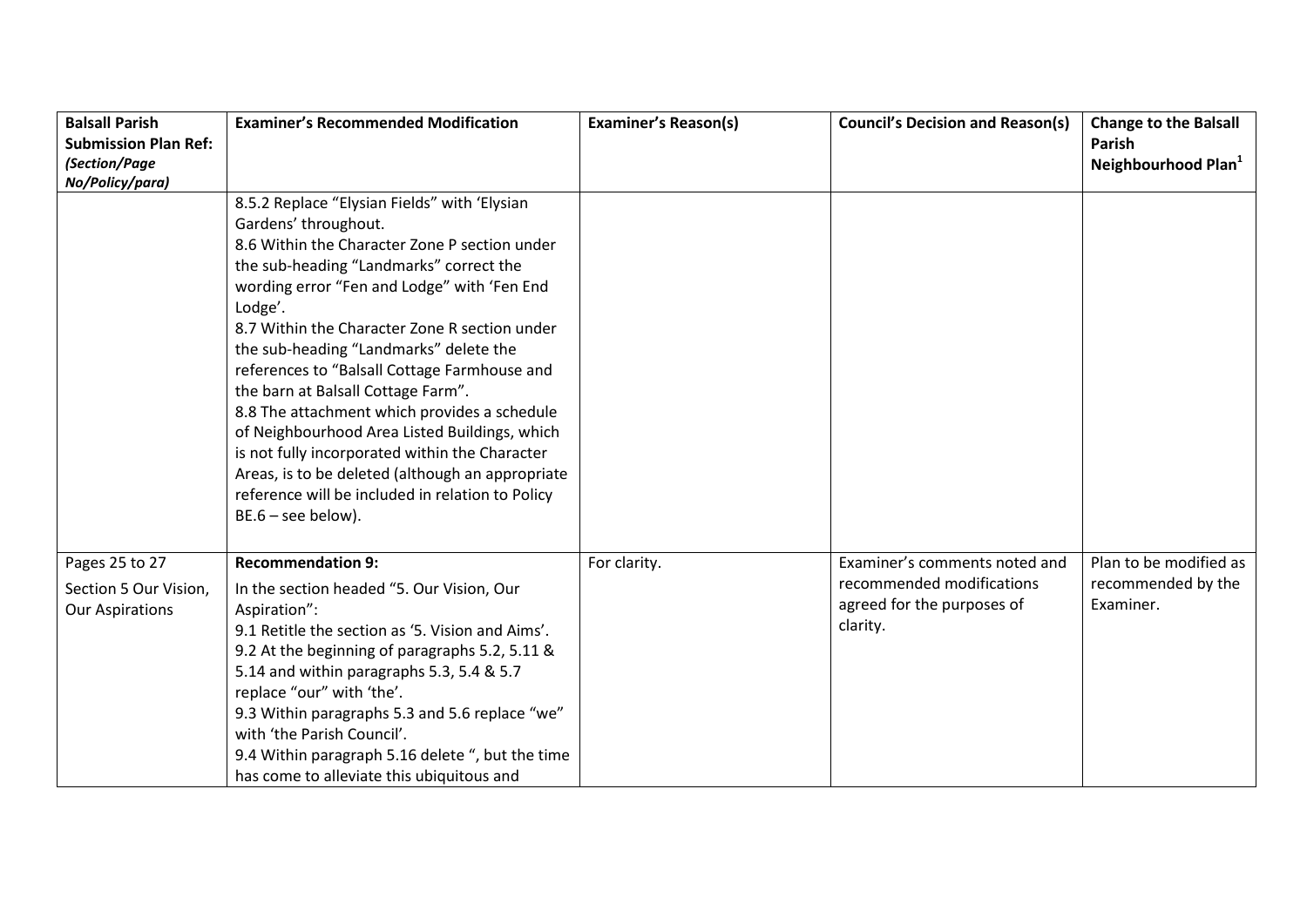| <b>Balsall Parish</b>        | <b>Examiner's Recommended Modification</b>                                                                                                                                                                                                                                                                                                                                                                                                                                                                                                                                                                                                                                    | <b>Examiner's Reason(s)</b>   | <b>Council's Decision and Reason(s)</b>                                                                           | <b>Change to the Balsall</b>                              |
|------------------------------|-------------------------------------------------------------------------------------------------------------------------------------------------------------------------------------------------------------------------------------------------------------------------------------------------------------------------------------------------------------------------------------------------------------------------------------------------------------------------------------------------------------------------------------------------------------------------------------------------------------------------------------------------------------------------------|-------------------------------|-------------------------------------------------------------------------------------------------------------------|-----------------------------------------------------------|
| <b>Submission Plan Ref:</b>  |                                                                                                                                                                                                                                                                                                                                                                                                                                                                                                                                                                                                                                                                               |                               |                                                                                                                   | Parish                                                    |
| (Section/Page                |                                                                                                                                                                                                                                                                                                                                                                                                                                                                                                                                                                                                                                                                               |                               |                                                                                                                   | Neighbourhood Plan <sup>1</sup>                           |
| No/Policy/para)              |                                                                                                                                                                                                                                                                                                                                                                                                                                                                                                                                                                                                                                                                               |                               |                                                                                                                   |                                                           |
|                              | oppressive hegemony".                                                                                                                                                                                                                                                                                                                                                                                                                                                                                                                                                                                                                                                         |                               |                                                                                                                   |                                                           |
| Page 28 Section 6<br>onwards | <b>Recommendation 10:</b><br>10.1 Throughout the Policies section of the Plan<br>replace the sub-heading "Strategic Objective"<br>with 'Objective'.<br>10.2 Reword the Strategic Objective for "6.1<br>Future Housing Development" as follows:<br>'It is acknowledged that the area of Balsall<br>Common (Balsall Parish) excluded from the<br>Green Belt will be modified by the strategic<br>housing site allocations identified in the Solihull<br>Local Plan when adopted. The Housing Policies<br>in this Neighbourhood Plan will therefore seek<br>to achieve the following:<br>To ensure future housing developments<br>successfully incorporate different open market | For clarity and accuracy.     | Examiner's comments noted and<br>recommended modifications<br>agreed for the purposes of clarity<br>and accuracy. | Plan to be modified as<br>recommended by the<br>Examiner. |
|                              | and affordable housing types for all stages of<br>life. To enhance walking and cycling<br>infrastructure. To ensure brownfield sites are<br>appropriately developed and are in keeping<br>with the local environment. To provide clear<br>guidance upon garden infilling ensuring the<br>practice is well-controlled and that future<br>developments contribute positively to the<br>Neighbourhood Area.'                                                                                                                                                                                                                                                                     |                               |                                                                                                                   |                                                           |
| Page 28 to 32 and 36         | <b>Recommendation 11:</b>                                                                                                                                                                                                                                                                                                                                                                                                                                                                                                                                                                                                                                                     | For clarity and to meet Basic | Examiner's comments noted and                                                                                     | Plan to be modified as                                    |
| Policies H.1; Built-Up       | 11.1 Merge Policies H.1, H.2 and H.4 as follows:                                                                                                                                                                                                                                                                                                                                                                                                                                                                                                                                                                                                                              | Condition 1.                  | recommended modifications                                                                                         | recommended by the                                        |
| Area Boundary, H.2:          | 'Policy H1: Residential Development within                                                                                                                                                                                                                                                                                                                                                                                                                                                                                                                                                                                                                                    |                               | agreed in order to meet the basic                                                                                 | Examiner.                                                 |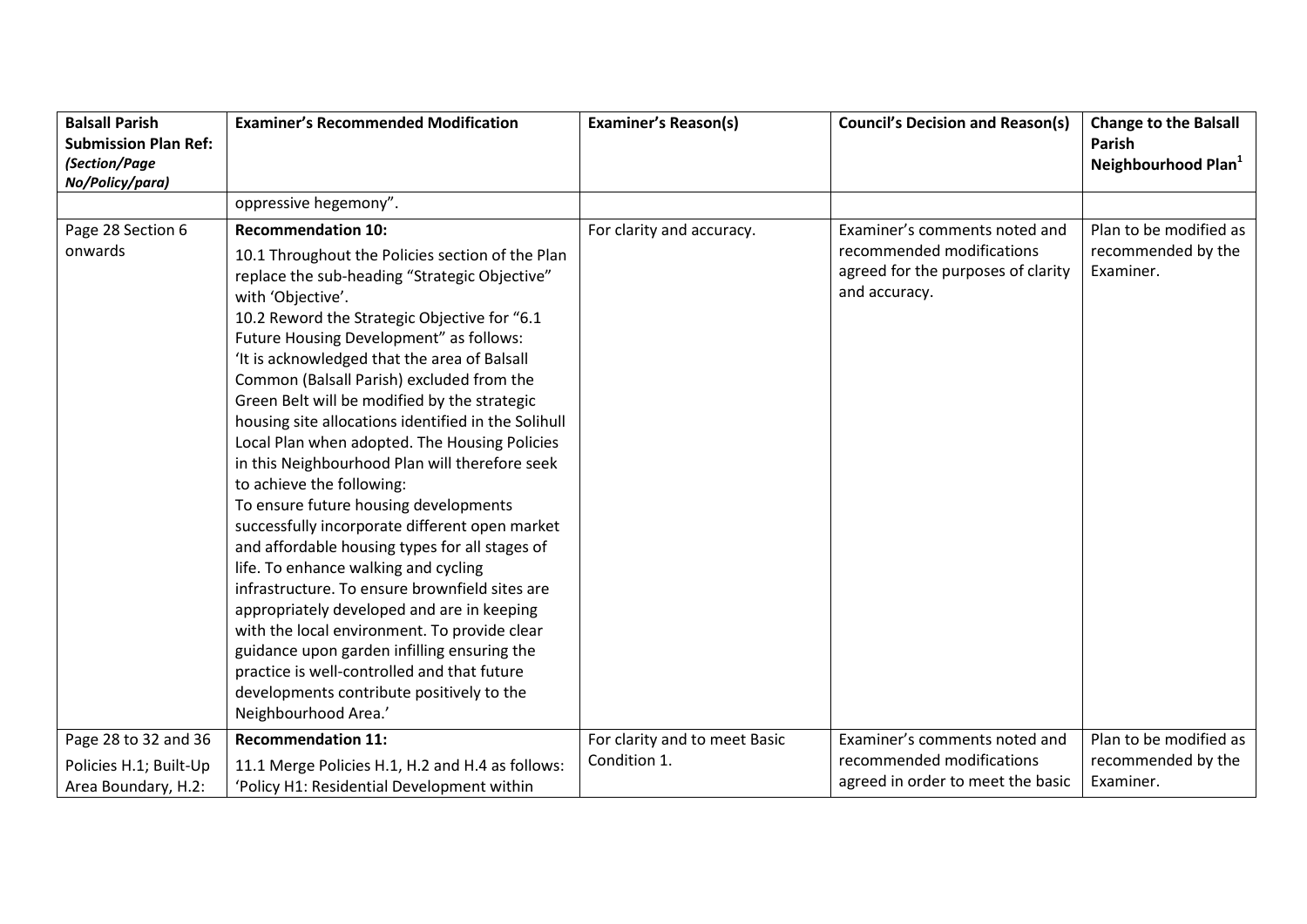| <b>Balsall Parish</b>       | <b>Examiner's Recommended Modification</b>         | <b>Examiner's Reason(s)</b> | <b>Council's Decision and Reason(s)</b> | <b>Change to the Balsall</b>    |
|-----------------------------|----------------------------------------------------|-----------------------------|-----------------------------------------|---------------------------------|
| <b>Submission Plan Ref:</b> |                                                    |                             |                                         | Parish                          |
| (Section/Page               |                                                    |                             |                                         | Neighbourhood Plan <sup>1</sup> |
| No/Policy/para)             |                                                    |                             |                                         |                                 |
| Infill within the Built-    | Balsall Common (where within Balsall Parish)       |                             | conditions.                             |                                 |
| Up Area Boundary,           | Proposals for infill residential development       |                             |                                         |                                 |
| and H.4: Use of             | within the parts of Balsall Common excluded        |                             |                                         |                                 |
| Garden Land                 | from the Green Belt will be supported provided     |                             |                                         |                                 |
|                             | they:                                              |                             |                                         |                                 |
|                             | a) Positively contribute to the character of the   |                             |                                         |                                 |
|                             | village with reference to the Character            |                             |                                         |                                 |
|                             | Assessment (see Appendix to this Plan); and        |                             |                                         |                                 |
|                             | b) Are in proportion to the size of the site and   |                             |                                         |                                 |
|                             | designed to respect the context and amenity of     |                             |                                         |                                 |
|                             | neighbouring properties as well as the wider       |                             |                                         |                                 |
|                             | settlement; and                                    |                             |                                         |                                 |
|                             | c) Apply the design and character principles in    |                             |                                         |                                 |
|                             | Policy BE.2 [as renumbered below]; and             |                             |                                         |                                 |
|                             | d) Have an appropriate access and off-road         |                             |                                         |                                 |
|                             | parking; and                                       |                             |                                         |                                 |
|                             | e) Do not conflict with other relevant policies in |                             |                                         |                                 |
|                             | this Plan.                                         |                             |                                         |                                 |
|                             | Proposals that relate to garden land will be       |                             |                                         |                                 |
|                             | required to demonstrate that they will:            |                             |                                         |                                 |
|                             | f) Preserve or maintain the character of the area  |                             |                                         |                                 |
|                             | including in particular the mature garden          |                             |                                         |                                 |
|                             | landscape retaining mature trees wherever          |                             |                                         |                                 |
|                             | possible; and                                      |                             |                                         |                                 |
|                             | g) Not introduce an inappropriate form of          |                             |                                         |                                 |
|                             | development and have regard for the                |                             |                                         |                                 |
|                             | characteristic open space between dwellings;       |                             |                                         |                                 |
|                             | and                                                |                             |                                         |                                 |
|                             | h) Not significantly and demonstrably harm the     |                             |                                         |                                 |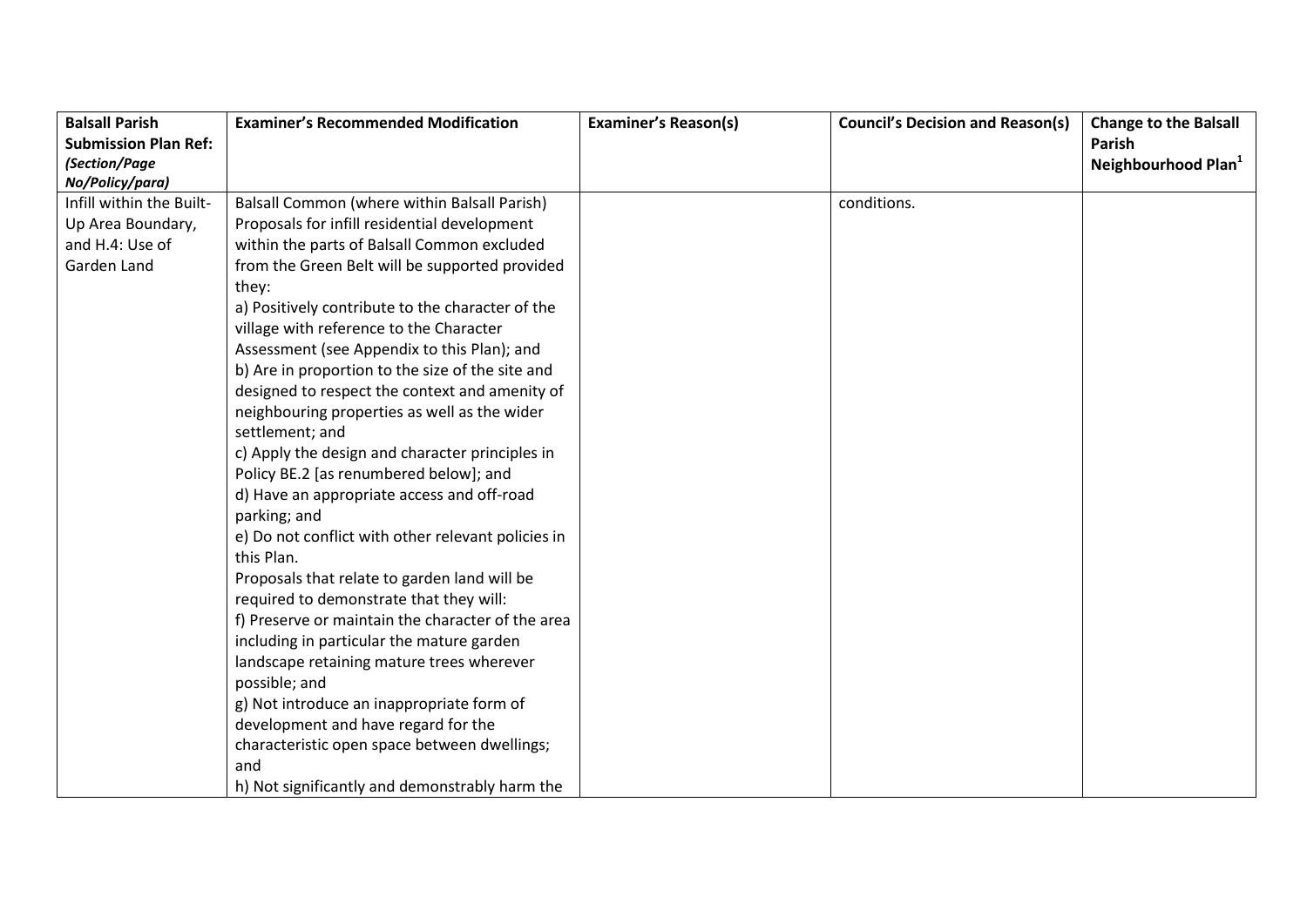| <b>Balsall Parish</b><br><b>Submission Plan Ref:</b><br>(Section/Page<br>No/Policy/para)                   | <b>Examiner's Recommended Modification</b>                                                                                                                                                                                                                                                                                                                                                                                                                   | <b>Examiner's Reason(s)</b>                                  | <b>Council's Decision and Reason(s)</b>                                                                        | <b>Change to the Balsall</b><br>Parish<br>Neighbourhood Plan <sup>1</sup> |
|------------------------------------------------------------------------------------------------------------|--------------------------------------------------------------------------------------------------------------------------------------------------------------------------------------------------------------------------------------------------------------------------------------------------------------------------------------------------------------------------------------------------------------------------------------------------------------|--------------------------------------------------------------|----------------------------------------------------------------------------------------------------------------|---------------------------------------------------------------------------|
|                                                                                                            | amenity of the host dwelling(s) and<br>neighbouring properties.'<br>11.2 Delete Figures 5 & 6.<br>11.3 Merge the Explanations for Policies H.1,<br>H.2 and H.4 as follows:<br>11.3.1 Delete paragraphs $6.1.1 - 6.1.4$ and<br>move paragraph 6.1.5 to after 6.1.19; renumber<br>the remaining paragraphs accordingly.<br>11.3.2 In paragraph 6.1.19 replace<br>"compromising" with 'comprising' and delete<br>"back" at the beginning of the third sentence. |                                                              |                                                                                                                |                                                                           |
| Pages 34 to 35<br>Policy H.3: Use of<br>Brownfield Land in<br>the Green Belt                               | <b>Recommendation 12:</b><br>Move the content of Policy H.3 to be merged<br>with Policy BE.1 (see later).                                                                                                                                                                                                                                                                                                                                                    | For clarity.                                                 | Examiner's comments noted and<br>recommended modifications<br>agreed for the purposes of<br>clarity.           | Plan to be modified as<br>recommended by the<br>Examiner.                 |
| Pages 37 to 38<br>Policy H.5: Affordable<br>Housing                                                        | <b>Recommendation 13:</b><br>Move Policy H.5 and its related Explanation,<br>amended as required, to the Appendix or Annex<br>of Community Aspirations.                                                                                                                                                                                                                                                                                                      | For clarity and to meet Basic<br>Condition 1.                | Examiner's comments noted and<br>recommended modifications<br>agreed in order to meet the basic<br>conditions. | Plan to be modified as<br>recommended by the<br>Examiner.                 |
| Pages 38 to 41<br>Policy H.6: Housing<br>Mix and Policy H.7:<br>General and<br>Specialist<br>Accommodation | <b>Recommendation 14:</b><br>14.1 Renumber and reword merged Policies H.6<br>and H.7 as follows:<br>'Policy H.3: Housing Mix<br>Proposals for housing development should<br>provide a mix of dwelling types and sizes which<br>reflects the most up-to-date needs of the Parish                                                                                                                                                                              | For clarity and correction and to<br>meet Basic Condition 1. | Examiner's comments noted and<br>recommended modifications<br>agreed in order to meet the basic<br>conditions. | Plan to be modified as<br>recommended by<br>Examiner.                     |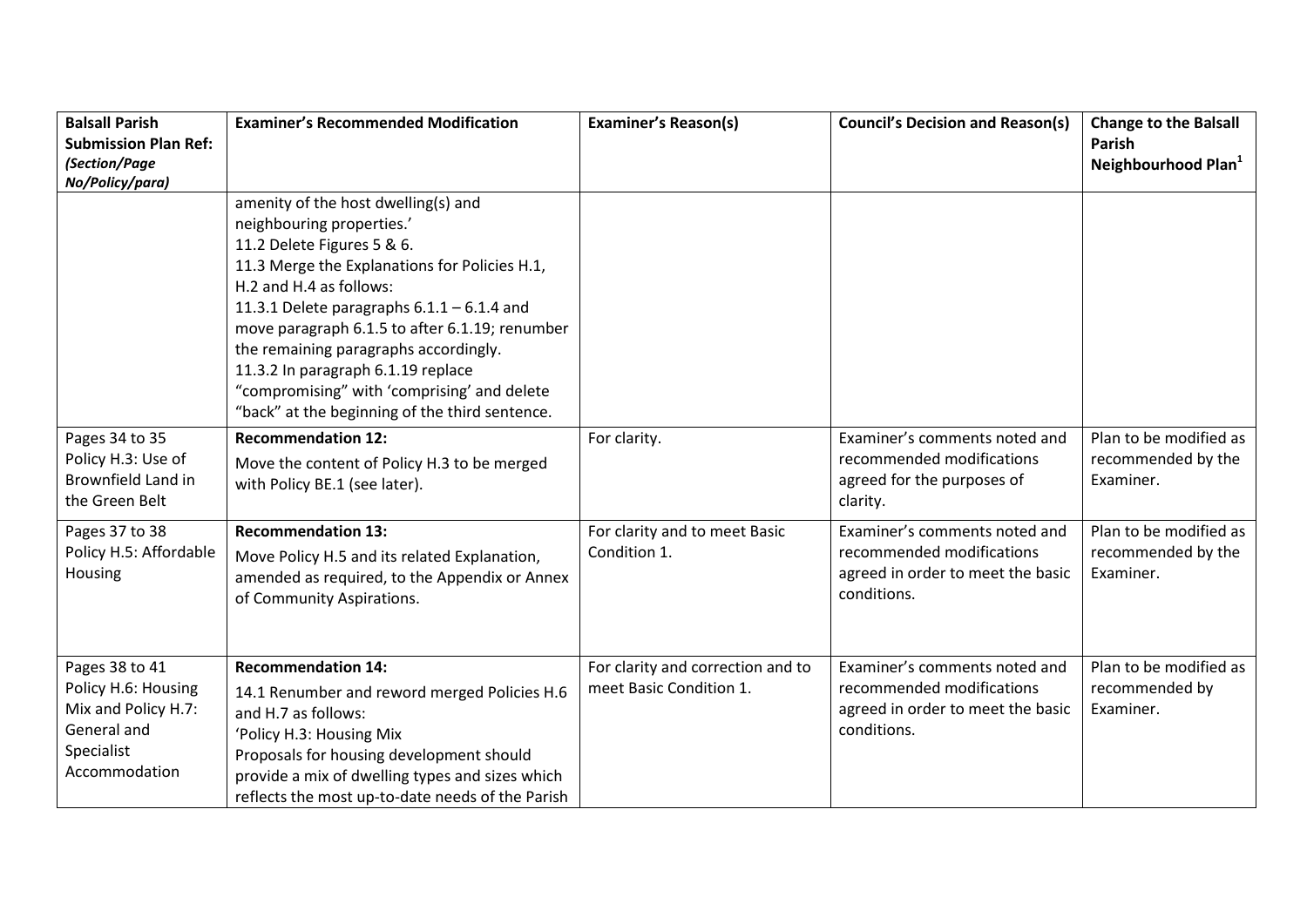| <b>Balsall Parish</b>       | <b>Examiner's Recommended Modification</b>                                                                                                                                                                                                                                                                                                                                                                                                                                                                | <b>Examiner's Reason(s)</b> | <b>Council's Decision and Reason(s)</b> | <b>Change to the Balsall</b>    |
|-----------------------------|-----------------------------------------------------------------------------------------------------------------------------------------------------------------------------------------------------------------------------------------------------------------------------------------------------------------------------------------------------------------------------------------------------------------------------------------------------------------------------------------------------------|-----------------------------|-----------------------------------------|---------------------------------|
| <b>Submission Plan Ref:</b> |                                                                                                                                                                                                                                                                                                                                                                                                                                                                                                           |                             |                                         | Parish                          |
| (Section/Page               |                                                                                                                                                                                                                                                                                                                                                                                                                                                                                                           |                             |                                         | Neighbourhood Plan <sup>1</sup> |
| No/Policy/para)             |                                                                                                                                                                                                                                                                                                                                                                                                                                                                                                           |                             |                                         |                                 |
|                             | and be informed by the Strategic Housing                                                                                                                                                                                                                                                                                                                                                                                                                                                                  |                             |                                         |                                 |
|                             | Market Assessment, Parish level surveys and                                                                                                                                                                                                                                                                                                                                                                                                                                                               |                             |                                         |                                 |
|                             | housing needs surveys as well as any site-                                                                                                                                                                                                                                                                                                                                                                                                                                                                |                             |                                         |                                 |
|                             | specific issues, including viability testing, and                                                                                                                                                                                                                                                                                                                                                                                                                                                         |                             |                                         |                                 |
|                             | evidence of market circumstances.                                                                                                                                                                                                                                                                                                                                                                                                                                                                         |                             |                                         |                                 |
|                             | The following is a guide to dwelling size needs                                                                                                                                                                                                                                                                                                                                                                                                                                                           |                             |                                         |                                 |
|                             | at the date of the publication of the Plan:                                                                                                                                                                                                                                                                                                                                                                                                                                                               |                             |                                         |                                 |
|                             | Market housing:                                                                                                                                                                                                                                                                                                                                                                                                                                                                                           |                             |                                         |                                 |
|                             | 2 bed<br>4 bed+<br>1 bed<br>3 bed                                                                                                                                                                                                                                                                                                                                                                                                                                                                         |                             |                                         |                                 |
|                             | 30-40% 25-35% 25-35%<br>5-10%                                                                                                                                                                                                                                                                                                                                                                                                                                                                             |                             |                                         |                                 |
|                             |                                                                                                                                                                                                                                                                                                                                                                                                                                                                                                           |                             |                                         |                                 |
|                             | Affordable housing:                                                                                                                                                                                                                                                                                                                                                                                                                                                                                       |                             |                                         |                                 |
|                             | 2 bed<br>3 bed<br>4 bed+<br>1 bed                                                                                                                                                                                                                                                                                                                                                                                                                                                                         |                             |                                         |                                 |
|                             | 15-25% 30-40% 30-40% 5-15%                                                                                                                                                                                                                                                                                                                                                                                                                                                                                |                             |                                         |                                 |
|                             | Particularly on larger sites, some of the smaller<br>dwelling sizes, both market and affordable,<br>should be capable of meeting the needs of the<br>elderly and downsizers and could be provided<br>as bungalows and/or sheltered and extra-care<br>housing.'<br>14.2 Merge the Explanation sections for Policies<br>H.6 and H.7 as follows:<br>14.2.1 Move paragraph 6.1.34 to follow<br>paragraph 6.1.26 and renumber accordingly.<br>14.2.2 Delete paragraphs 6.1.32 & 6.1.33 and<br>6.1.35 & 6.1.36. |                             |                                         |                                 |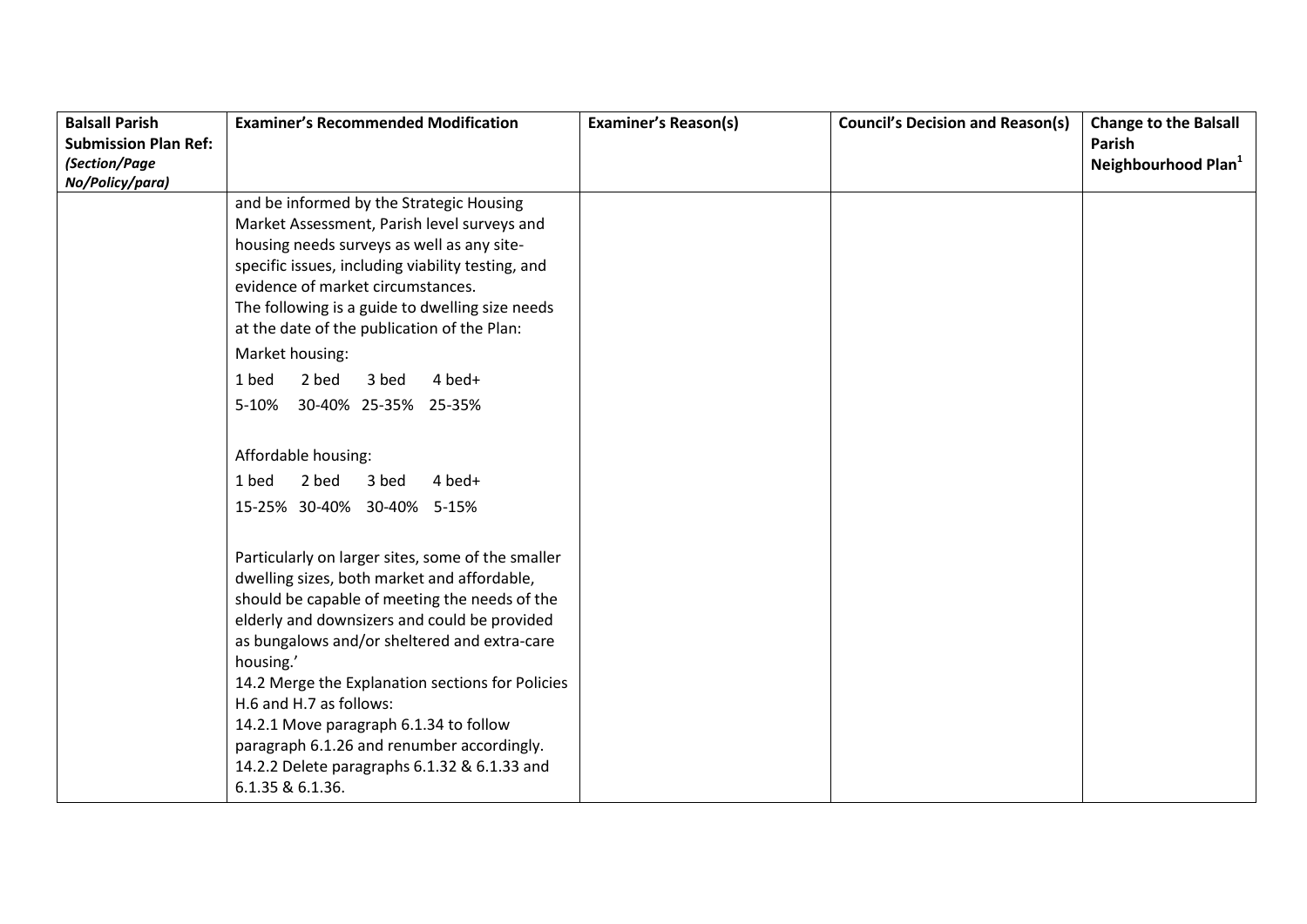| <b>Balsall Parish</b><br><b>Submission Plan Ref:</b><br>(Section/Page<br>No/Policy/para)                  | <b>Examiner's Recommended Modification</b>                                                                                                                                                                                                                                                                                                                                                                                                                                                                                                                                                                                                                                                                                                                                                                                                                                                                             | <b>Examiner's Reason(s)</b>                                                                                   | <b>Council's Decision and Reason(s)</b>                                                                                                                                      | <b>Change to the Balsall</b><br>Parish<br>Neighbourhood Plan <sup>1</sup>                                 |
|-----------------------------------------------------------------------------------------------------------|------------------------------------------------------------------------------------------------------------------------------------------------------------------------------------------------------------------------------------------------------------------------------------------------------------------------------------------------------------------------------------------------------------------------------------------------------------------------------------------------------------------------------------------------------------------------------------------------------------------------------------------------------------------------------------------------------------------------------------------------------------------------------------------------------------------------------------------------------------------------------------------------------------------------|---------------------------------------------------------------------------------------------------------------|------------------------------------------------------------------------------------------------------------------------------------------------------------------------------|-----------------------------------------------------------------------------------------------------------|
| Page 42 to 43<br>Policy H.8: Walking<br>and Cycling<br>Infrastructure<br>Page 44 to 45<br>Policy BE.1:    | <b>Recommendation 15:</b><br>Merge Policy H.8 with Policy COM.4<br><b>Recommendation 16:</b>                                                                                                                                                                                                                                                                                                                                                                                                                                                                                                                                                                                                                                                                                                                                                                                                                           | For clarity and to meet Basic<br>Condition 1.<br>For clarity and correction and to<br>meet Basic Condition 1. | Examiner's comments noted and<br>recommended modifications<br>agreed in order to meet the basic<br>conditions.<br>Examiner's comments noted and<br>recommended modifications | Plan to be modified as<br>recommended by the<br>Examiner.<br>Plan to be modified as<br>recommended by the |
| Conversion of Rural<br><b>Buildings and Policy</b><br>H.3: Use of<br>Brownfield Land in<br>the Green Belt | 16.1 Reword Policy BE.1, incorporating Policy<br>$H.3$ , as:<br>'Policy BE.1: Re-use of Buildings and Brownfield<br>Land in the Green Belt<br>The reuse of existing buildings and brownfield<br>land in the Green Belt to provide for new<br>dwellings and other acceptable uses such as<br>tourism is encouraged within the terms of<br>policies set out in the NPPF and the Solihull<br>Local Plan.<br>The re-use of sites comprising historic<br>farmsteads and agricultural buildings should be<br>sensitive to their distinctive character and<br>form.'<br>16.2 Merge and renumber the Explanation<br>paragraphs for Policies H.3 and BE.1 as follows:<br>16.2.1 Amend paragraph 6.1.15 by deleting the<br>second sentence.<br>16.2.2 Delete paragraphs $6.1.16(a) - 6.1.18$ .<br>16.2.3 Delete paragraphs 6.2.3 and 6.2.4 since<br>they are respectively a partial quotation from<br>the NPPF and a repetition. |                                                                                                               | agreed in order to meet the basic<br>conditions.                                                                                                                             | Examiner.                                                                                                 |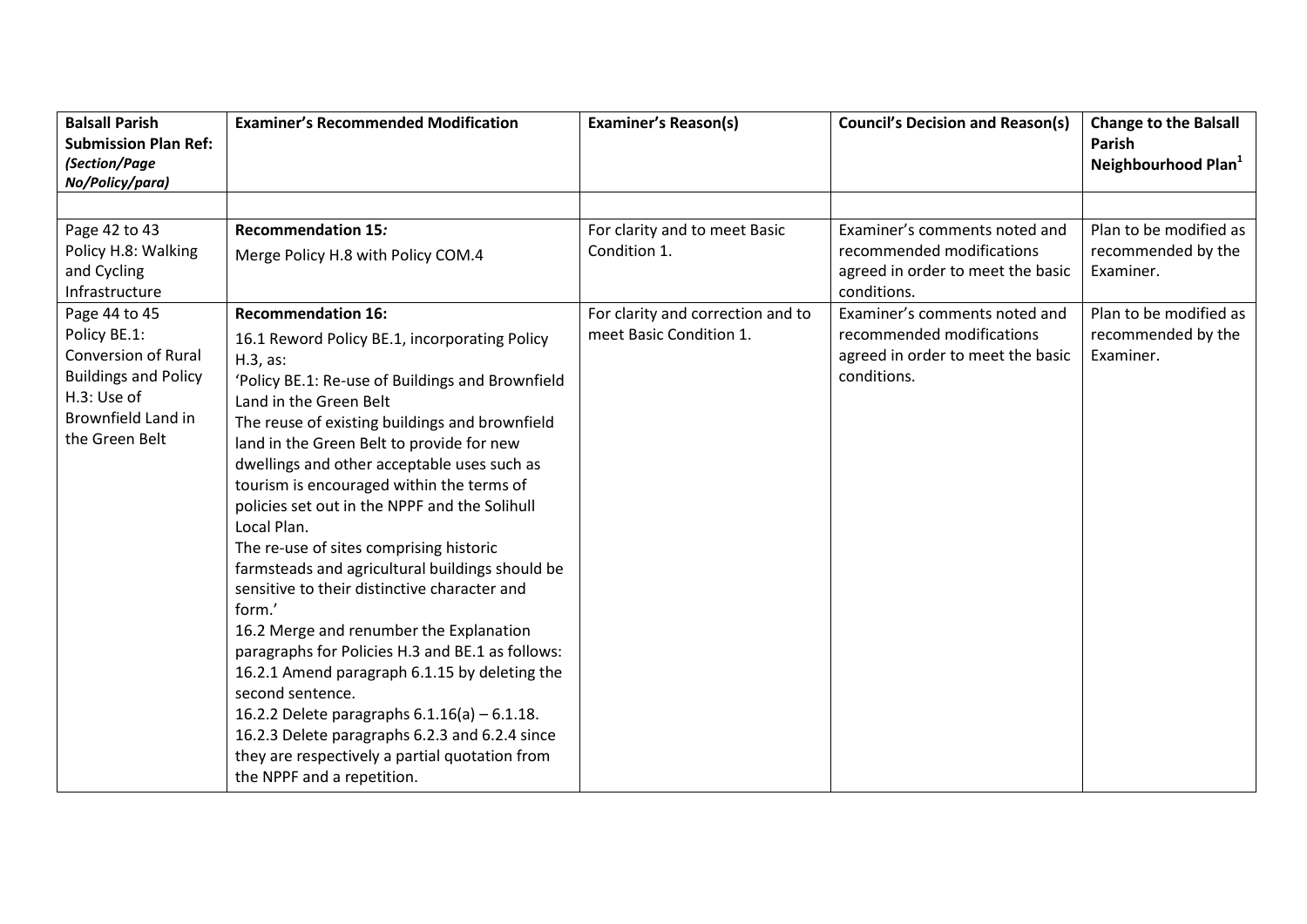| <b>Balsall Parish</b>       | <b>Examiner's Recommended Modification</b>       | <b>Examiner's Reason(s)</b>       | <b>Council's Decision and Reason(s)</b> | <b>Change to the Balsall</b>    |
|-----------------------------|--------------------------------------------------|-----------------------------------|-----------------------------------------|---------------------------------|
| <b>Submission Plan Ref:</b> |                                                  |                                   |                                         | <b>Parish</b>                   |
| (Section/Page               |                                                  |                                   |                                         | Neighbourhood Plan <sup>1</sup> |
| No/Policy/para)             |                                                  |                                   |                                         |                                 |
| Page 46 to 47               | <b>Recommendation 17:</b>                        | To meet Basic Condition 1.        | Examiner's comments noted and           | Plan to be modified as          |
| Policy BE.2:                | Delete Policy BE.2 and its Explanation.          |                                   | recommended modifications               | recommended by the              |
| Replacement                 |                                                  |                                   | agreed in order to meet the basic       | Examiner.                       |
| <b>Dwellings</b>            |                                                  |                                   | conditions.                             |                                 |
| Pages 48 to 53              | <b>Recommendation 18:</b>                        | For clarity and correction and to | Examiner's comments noted and           | Plan to be modified as          |
| Policy BE.3: Design         | 18.1 Merge Policies BE.3 and BE.4 and retitle as | meet Basic Condition 1.           | recommended modifications               | recommended by the              |
| and Policy BE.4:            | follows:                                         |                                   | agreed in order to meet the basic       | Examiner.                       |
| Responding to Local         | 'Policy BE.2: Local Character and Design         |                                   | conditions.                             |                                 |
| Character                   | Development proposals must demonstrate how       |                                   |                                         |                                 |
|                             | scheme design has considered and addressed       |                                   |                                         |                                 |
|                             | the factors listed a) to n) below, where         |                                   |                                         |                                 |
|                             | applicable, as well as the relevant part(s) of   |                                   |                                         |                                 |
|                             | Appendix 1 Character Assessment. Proposals       |                                   |                                         |                                 |
|                             | should:                                          |                                   |                                         |                                 |
|                             | a) Be compatible with the distinctive character  |                                   |                                         |                                 |
|                             | at the location, respecting the local settlement |                                   |                                         |                                 |
|                             | pattern, building styles and materials;          |                                   |                                         |                                 |
|                             | b) Be of a density that is in keeping with the   |                                   |                                         |                                 |
|                             | character of the surroundings and landscape;     |                                   |                                         |                                 |
|                             | c) Be of an appropriate scale so as not to       |                                   |                                         |                                 |
|                             | dominate or adversely affect the amenity of      |                                   |                                         |                                 |
|                             | neighbouring uses; feature buildings that are    |                                   |                                         |                                 |
|                             | taller and that add interest and increase the    |                                   |                                         |                                 |
|                             | efficient use of land can be considered in the   |                                   |                                         |                                 |
|                             | village centre (Character Zone K) and where      |                                   |                                         |                                 |
|                             | they are not adjacent to existing, lower         |                                   |                                         |                                 |
|                             | dwellings or to boundaries with the open         |                                   |                                         |                                 |
|                             | countryside;                                     |                                   |                                         |                                 |
|                             | d) Conserve or enhance heritage assets           |                                   |                                         |                                 |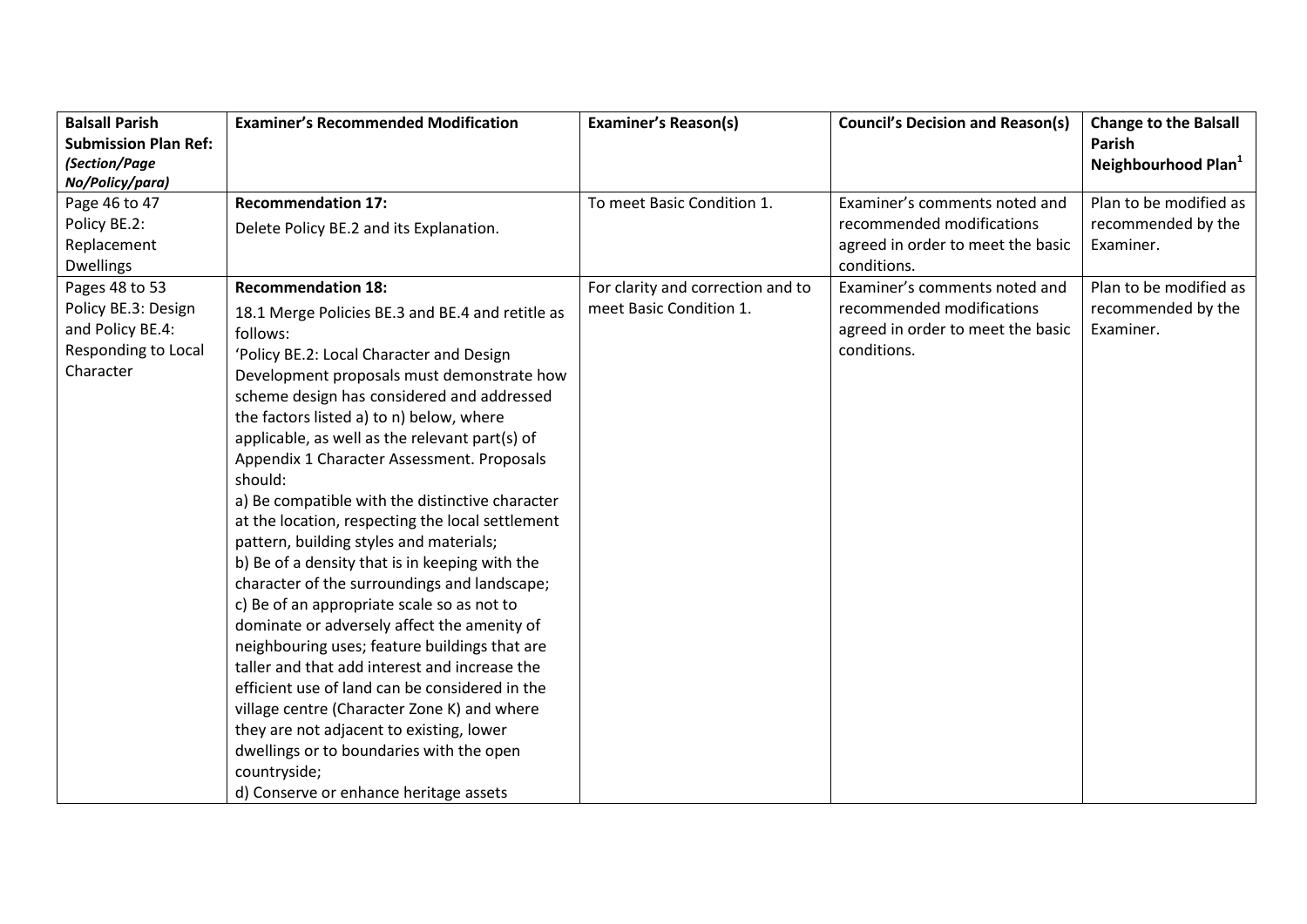| <b>Balsall Parish</b>       | <b>Examiner's Recommended Modification</b>        | <b>Examiner's Reason(s)</b> | <b>Council's Decision and Reason(s)</b> | <b>Change to the Balsall</b>    |
|-----------------------------|---------------------------------------------------|-----------------------------|-----------------------------------------|---------------------------------|
| <b>Submission Plan Ref:</b> |                                                   |                             |                                         | Parish                          |
| (Section/Page               |                                                   |                             |                                         | Neighbourhood Plan <sup>1</sup> |
| No/Policy/para)             |                                                   |                             |                                         |                                 |
|                             | including listed buildings and their setting, and |                             |                                         |                                 |
|                             | the designated Conservation Area;                 |                             |                                         |                                 |
|                             | e) Protect and where possible enhance             |                             |                                         |                                 |
|                             | landscape and biodiversity by incorporating       |                             |                                         |                                 |
|                             | high quality native landscaping, retaining or     |                             |                                         |                                 |
|                             | where necessary replacing hedges (it is           |                             |                                         |                                 |
|                             | preferable that hedges are provided rather than   |                             |                                         |                                 |
|                             | brick walls to enhance the existing green         |                             |                                         |                                 |
|                             | infrastructure);                                  |                             |                                         |                                 |
|                             | f) Retain the rural feel of approaches to the     |                             |                                         |                                 |
|                             | village and older through routes within the       |                             |                                         |                                 |
|                             | built-up area with their hedges, trees and grass  |                             |                                         |                                 |
|                             | verges;                                           |                             |                                         |                                 |
|                             | g) Respect, maintain and, so far as is reasonably |                             |                                         |                                 |
|                             | practicable, enhance the green character of all   |                             |                                         |                                 |
|                             | residential roads especially where replacement    |                             |                                         |                                 |
|                             | frontage planting is necessary;                   |                             |                                         |                                 |
|                             | h) Be consistent with current landscape           |                             |                                         |                                 |
|                             | guidelines*;                                      |                             |                                         |                                 |
|                             | i) Ensure key features of views to and from       |                             |                                         |                                 |
|                             | higher slopes, skylines and sweeping views        |                             |                                         |                                 |
|                             | across the landscape can continue to be           |                             |                                         |                                 |
|                             | enjoyed;                                          |                             |                                         |                                 |
|                             | j) Have regard to their impact on tranquillity;   |                             |                                         |                                 |
|                             | k) Not increase the risk of flooding, including   |                             |                                         |                                 |
|                             | that from surface water, within the village or    |                             |                                         |                                 |
|                             | exacerbate any foul drainage capacity issues;     |                             |                                         |                                 |
|                             | I) Demonstrate how the design has been            |                             |                                         |                                 |
|                             | influenced by the need to plan positively to      |                             |                                         |                                 |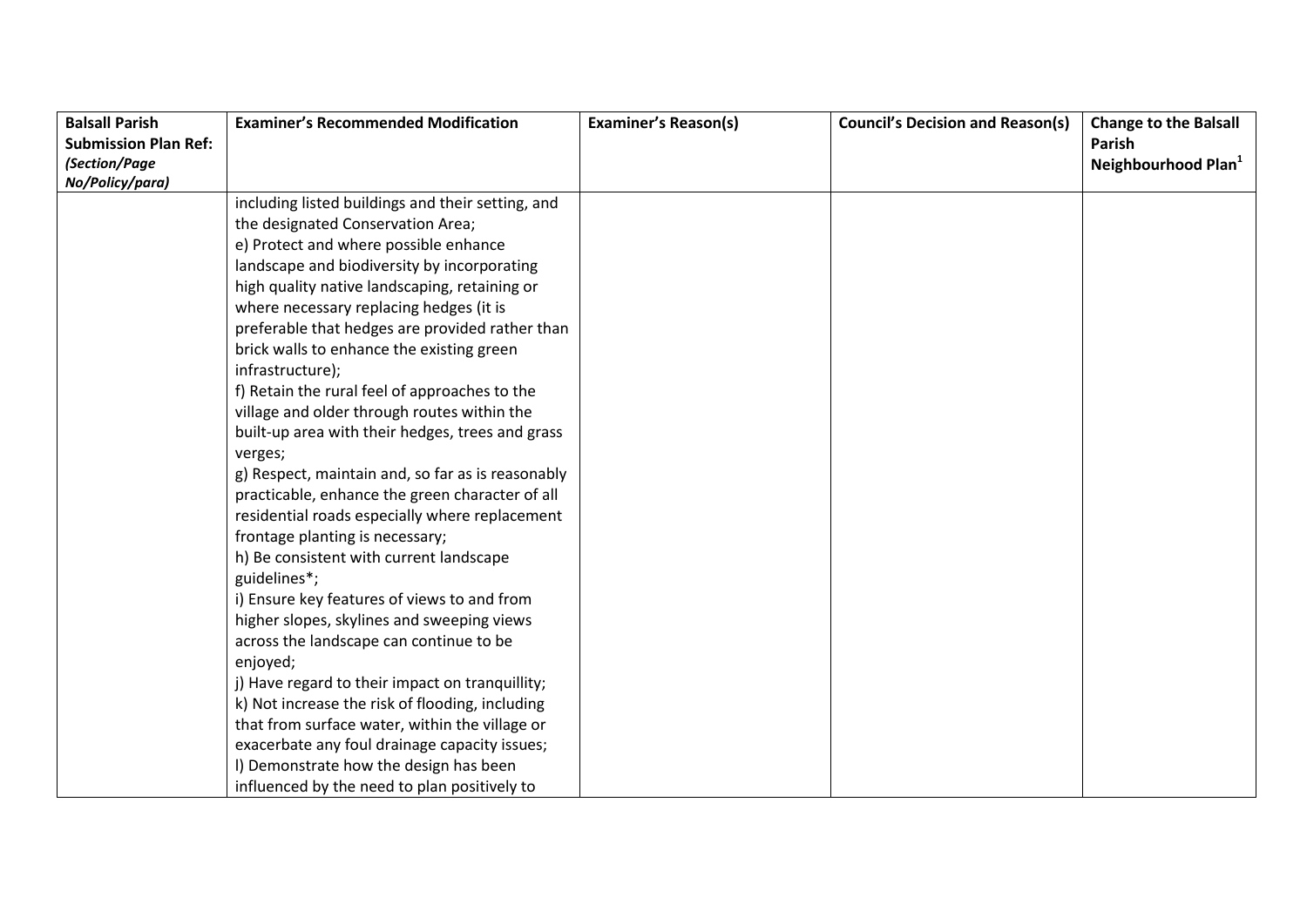| <b>Balsall Parish</b>       | <b>Examiner's Recommended Modification</b>       | <b>Examiner's Reason(s)</b> | <b>Council's Decision and Reason(s)</b> | <b>Change to the Balsall</b>    |
|-----------------------------|--------------------------------------------------|-----------------------------|-----------------------------------------|---------------------------------|
| <b>Submission Plan Ref:</b> |                                                  |                             |                                         | Parish                          |
| (Section/Page               |                                                  |                             |                                         | Neighbourhood Plan <sup>1</sup> |
| No/Policy/para)             |                                                  |                             |                                         |                                 |
|                             | reduce crime and the fear of crime and how this  |                             |                                         |                                 |
|                             | will be achieved;                                |                             |                                         |                                 |
|                             | m) Demonstrate how the design has been           |                             |                                         |                                 |
|                             | influenced by the need for a positive impact on  |                             |                                         |                                 |
|                             | public health**;                                 |                             |                                         |                                 |
|                             | n) Within the curtilage of existing dwelling     |                             |                                         |                                 |
|                             | houses, respect the character and appearance     |                             |                                         |                                 |
|                             | of the immediate Character Zone and consider     |                             |                                         |                                 |
|                             | and address impacts on the living conditions of  |                             |                                         |                                 |
|                             | nearby occupiers.'                               |                             |                                         |                                 |
|                             | Footnotes:                                       |                             |                                         |                                 |
|                             | * see Warwickshire Landscapes Guidelines         |                             |                                         |                                 |
|                             | (Arden), Solihull Borough Landscape Character    |                             |                                         |                                 |
|                             | Assessment 2016 and successor documents.         |                             |                                         |                                 |
|                             | ** see Policy P18 Health and Wellbeing in the    |                             |                                         |                                 |
|                             | Solihull Local Plan and successor documents.     |                             |                                         |                                 |
|                             | 18.2 Merge the Explanations for Policies BE.3    |                             |                                         |                                 |
|                             | and BE4 by deleting paragraphs $6.2.11 - 6.2.18$ |                             |                                         |                                 |
|                             | since these are repeated in the subsequent       |                             |                                         |                                 |
|                             | paragraphs; renumber the paragraphs              |                             |                                         |                                 |
|                             | accordingly.                                     |                             |                                         |                                 |
|                             | 18.3 Add to paragraph 6.2.29: 'Solihull MBC has  |                             |                                         |                                 |
|                             | no plans currently to establish Design Review    |                             |                                         |                                 |
|                             | Panels.'                                         |                             |                                         |                                 |
|                             | 18.4 Amend paragraph 6.2.30 to replace "guide    |                             |                                         |                                 |
|                             | will ensure" with 'guide will help to ensure'.   |                             |                                         |                                 |
|                             | 18.5 Delete paragraph 6.2.31.                    |                             |                                         |                                 |
| Pages 53 to 54 Policy       | <b>Recommendation 19:</b>                        | To meet Basic Condition 1.  | Examiner's comments noted and           | Plan to be modified as          |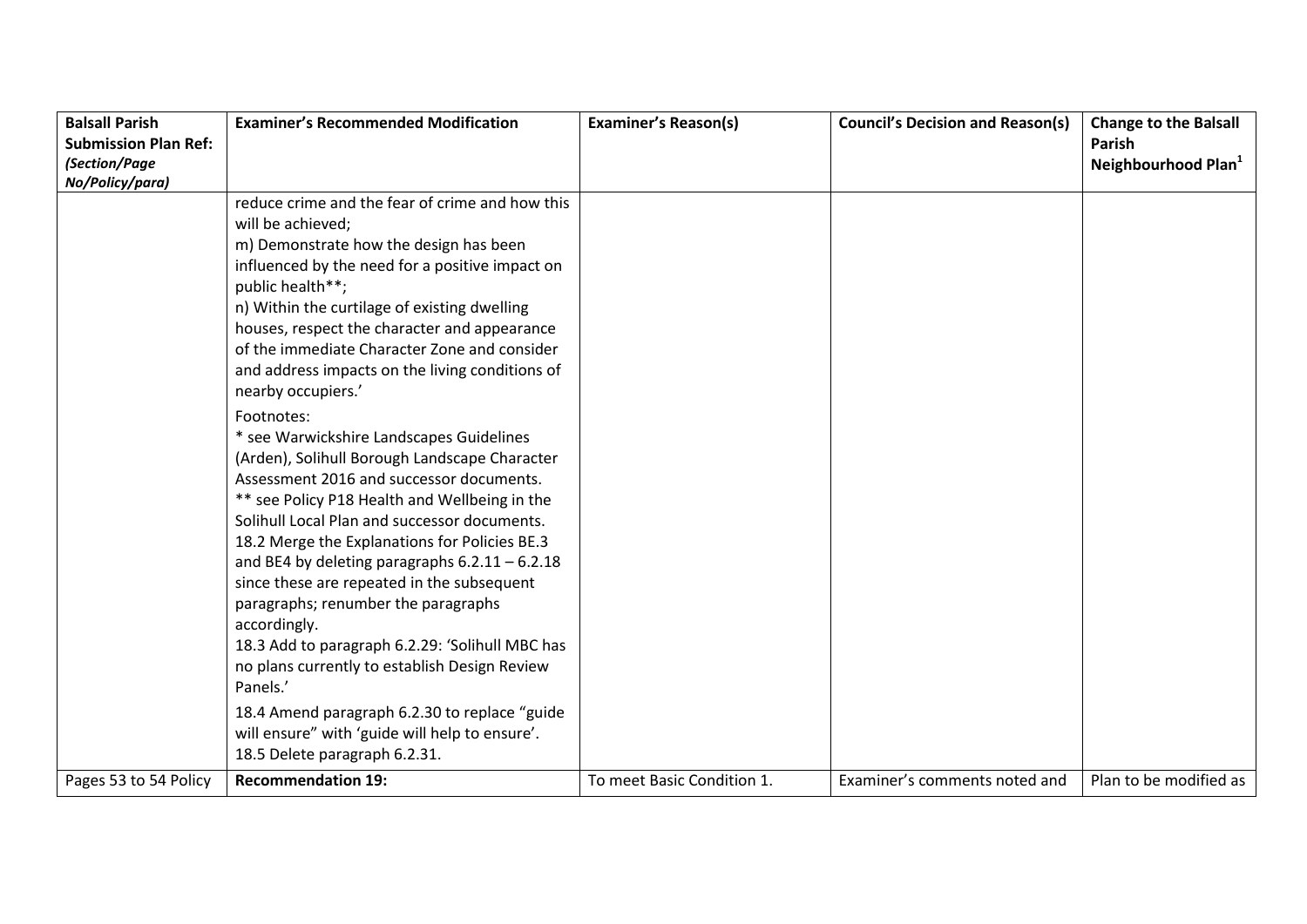| <b>Balsall Parish</b><br><b>Submission Plan Ref:</b> | <b>Examiner's Recommended Modification</b>                                                                                                                                                                                                                                                                                                                                                                                                                                                                                                                                                                                                                                                                                                                                                                                                                                                                                                                                                                           | <b>Examiner's Reason(s)</b>                   | <b>Council's Decision and Reason(s)</b>                                                                        | <b>Change to the Balsall</b><br><b>Parish</b>             |
|------------------------------------------------------|----------------------------------------------------------------------------------------------------------------------------------------------------------------------------------------------------------------------------------------------------------------------------------------------------------------------------------------------------------------------------------------------------------------------------------------------------------------------------------------------------------------------------------------------------------------------------------------------------------------------------------------------------------------------------------------------------------------------------------------------------------------------------------------------------------------------------------------------------------------------------------------------------------------------------------------------------------------------------------------------------------------------|-----------------------------------------------|----------------------------------------------------------------------------------------------------------------|-----------------------------------------------------------|
| (Section/Page                                        |                                                                                                                                                                                                                                                                                                                                                                                                                                                                                                                                                                                                                                                                                                                                                                                                                                                                                                                                                                                                                      |                                               |                                                                                                                | Neighbourhood Plan <sup>1</sup>                           |
| No/Policy/para)                                      |                                                                                                                                                                                                                                                                                                                                                                                                                                                                                                                                                                                                                                                                                                                                                                                                                                                                                                                                                                                                                      |                                               |                                                                                                                |                                                           |
| <b>BE.5: Design Review</b><br>Panels                 | Move the content of Policy BE.5, suitably<br>amended, to the Community Aspirations<br>section.                                                                                                                                                                                                                                                                                                                                                                                                                                                                                                                                                                                                                                                                                                                                                                                                                                                                                                                       |                                               | recommended modifications<br>agreed in order to meet the basic<br>conditions.                                  | recommended by the<br>Examiner.                           |
| Pages 55 to 58<br>Policy BE.6: Heritage<br>Assets    | <b>Recommendation 20:</b><br>20.1 Reword Policy BE.6 as:<br>'Policy BE.3: Temple Balsall Conservation Area<br>and Heritage Assets<br>The Temple Balsall Conservation Area, which<br>includes significant relics of the Knights Templar<br>and the Grade 1 Parish Church of St Mary's, is a<br>major historic asset in the Balsall Parish. All<br>heritage assets, whether or not designated and<br>whether or not immediately visible, must be<br>conserved in a manner appropriate to their<br>significance to allow enjoyment of their<br>contribution to the quality of life for this and<br>future generations.'<br>20.2 A source needs to be added to Figure $7 -$<br>which now needs renumbering as Figure 4.<br>20.3 Amend paragraph 6.2.38 by deleting "All<br>heritage assets are afforded statutory<br>protection and" and deleting the second<br>sentence.<br>20.4 In paragraph 6.2.39 delete the second<br>sentence beginning "We recognise".<br>20.5 In paragraph 6.2.40 delete the second<br>sentence. | For clarity and to meet Basic<br>Condition 1. | Examiner's comments noted and<br>recommended modifications<br>agreed in order to meet the basic<br>conditions. | Plan to be modified as<br>recommended by the<br>Examiner. |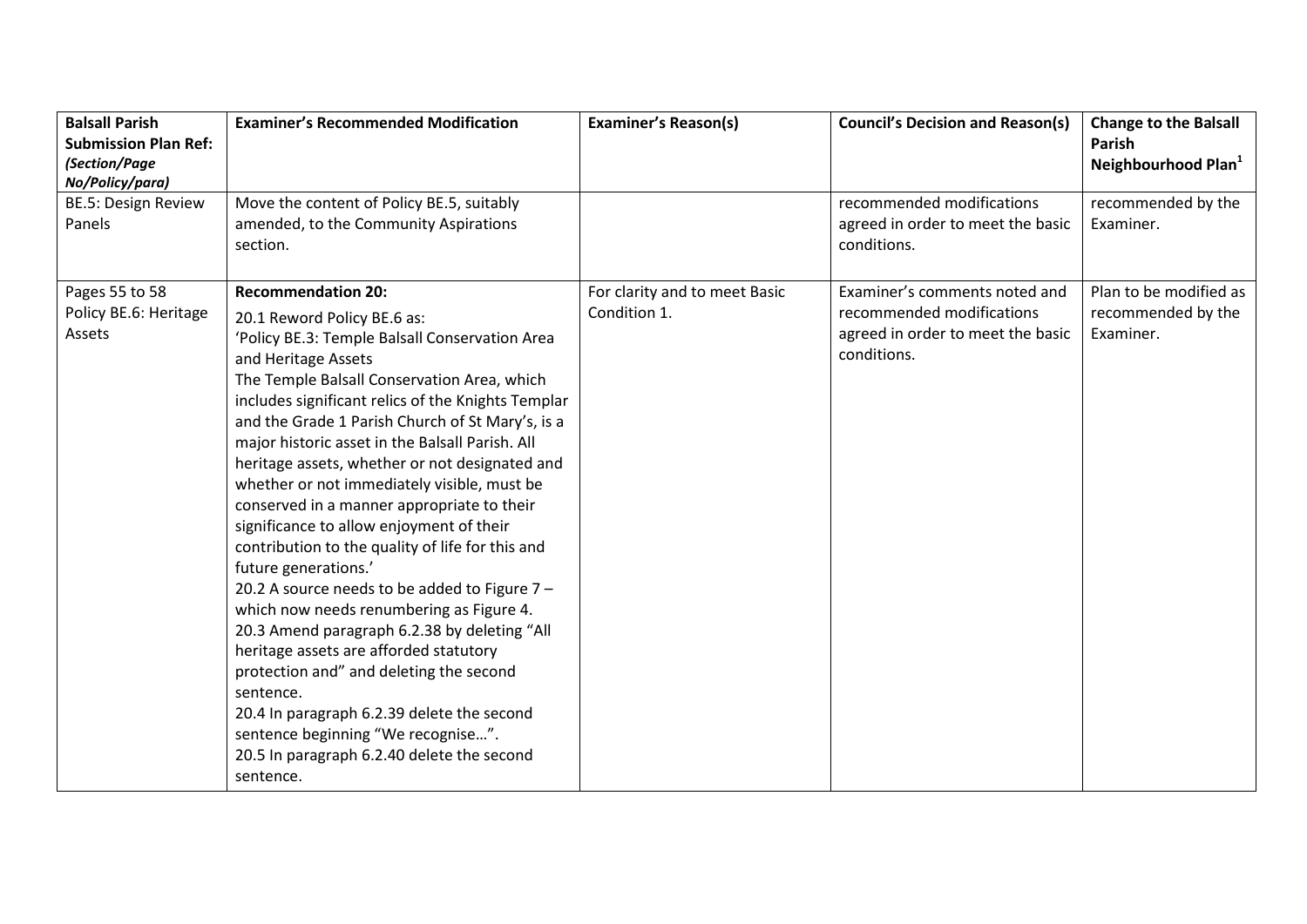| <b>Balsall Parish</b>       | <b>Examiner's Recommended Modification</b>                                                         | <b>Examiner's Reason(s)</b>       | <b>Council's Decision and Reason(s)</b> | <b>Change to the Balsall</b>    |
|-----------------------------|----------------------------------------------------------------------------------------------------|-----------------------------------|-----------------------------------------|---------------------------------|
| <b>Submission Plan Ref:</b> |                                                                                                    |                                   |                                         | Parish                          |
| (Section/Page               |                                                                                                    |                                   |                                         | Neighbourhood Plan <sup>1</sup> |
| No/Policy/para)             |                                                                                                    |                                   |                                         |                                 |
| Pages 58 to 59              | <b>Recommendation 21:</b>                                                                          | For clarity and correction and to | Examiner's comments noted and           | Plan to be modified as          |
| Policy BE.7:                | 21.1 Amend Policy BE.7 as follows                                                                  | meet Basic Condition 1.           | recommended modifications               | recommended by the              |
| Renewable Energy            | 21.1.1 Renumber the Policy as BE.4.                                                                |                                   | agreed in order to meet the basic       | Examiner.                       |
|                             | 21.1.2 Delete the second paragraph.                                                                |                                   | conditions.                             |                                 |
|                             | 21.1.3 In the third paragraph add 'proposals'                                                      |                                   |                                         |                                 |
|                             | after "development".                                                                               |                                   |                                         |                                 |
|                             | 21.2 Replace paragraph 6.4.42 (sic) with '6.2.42                                                   |                                   |                                         |                                 |
|                             | One of the elements of the Spatial Strategy<br>included in the Solihull Local Plan is: "Enabling a |                                   |                                         |                                 |
|                             | low carbon future, by promoting the Borough as                                                     |                                   |                                         |                                 |
|                             | a location for green business, ensuring that new                                                   |                                   |                                         |                                 |
|                             | development minimises greenhouse gas                                                               |                                   |                                         |                                 |
|                             | emissions, and embracing initiatives aimed at                                                      |                                   |                                         |                                 |
|                             | improving energy efficiency and affordable                                                         |                                   |                                         |                                 |
|                             | warmth in existing buildings, whilst contributing                                                  |                                   |                                         |                                 |
|                             | to resilience against the adverse effects of                                                       |                                   |                                         |                                 |
|                             | climate change."                                                                                   |                                   |                                         |                                 |
|                             | 21.4 Delete paragraph 6.2.43.                                                                      |                                   |                                         |                                 |
| Page 60                     | <b>Recommendation 22:</b>                                                                          | For clarity and to meet Basic     | Examiner's comments noted and           | Plan to be modified as          |
| Policy BE.8: Highway        | Reword Policy BE.8 as:                                                                             | Condition 1.                      | recommended modifications               | recommended by the              |
| Safety                      | 'Policy BE.5: Highway Safety                                                                       |                                   | agreed in order to meet the basic       | Examiner.                       |
|                             | Development proposals should allow for                                                             |                                   | conditions.                             |                                 |
|                             | appropriate measures, including sufficient off-                                                    |                                   |                                         |                                 |
|                             | street parking, to ensure highway safety,                                                          |                                   |                                         |                                 |
|                             | particularly for pedestrians, motor scooters and                                                   |                                   |                                         |                                 |
|                             | cyclists.'                                                                                         |                                   |                                         |                                 |
|                             |                                                                                                    |                                   |                                         |                                 |
| Pages 67 to 68              | <b>Recommendation 23:</b>                                                                          | For clarity and to meet Basic     | Examiner's comments noted and           | Plan to be modified as          |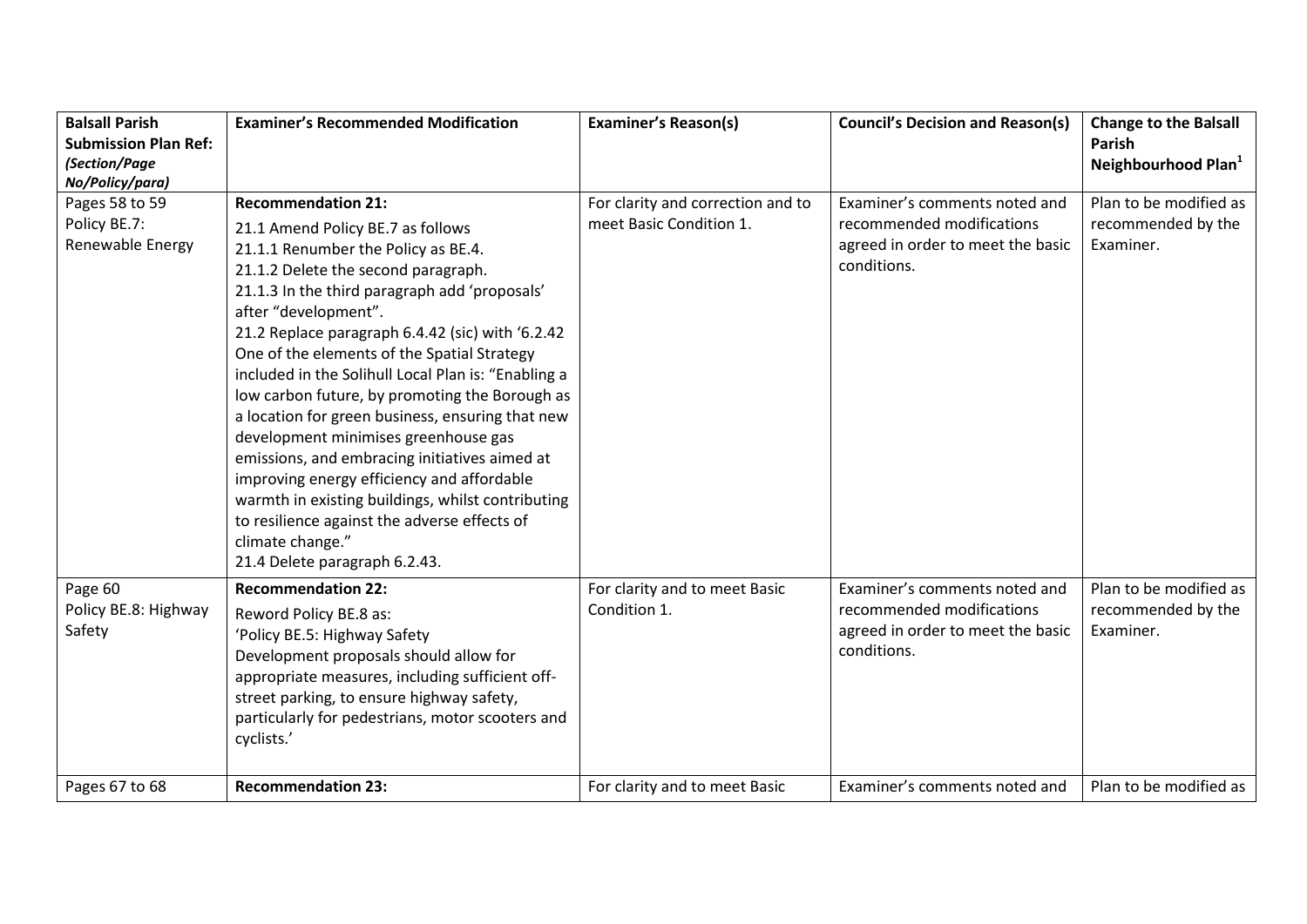| <b>Balsall Parish</b>       | <b>Examiner's Recommended Modification</b>          | <b>Examiner's Reason(s)</b> | <b>Council's Decision and Reason(s)</b> | <b>Change to the Balsall</b>    |
|-----------------------------|-----------------------------------------------------|-----------------------------|-----------------------------------------|---------------------------------|
| <b>Submission Plan Ref:</b> |                                                     |                             |                                         | <b>Parish</b>                   |
| (Section/Page               |                                                     |                             |                                         | Neighbourhood Plan <sup>1</sup> |
| No/Policy/para)             |                                                     |                             |                                         |                                 |
| Policy BE.9: Local          | 23.1 Reword Policy BE.9 as follows:                 | Conditions 1 & 3.           | recommended modifications               | recommended by the              |
| Parking Standards           | 'Policy BE.6: Parking Provision                     |                             | agreed in order to meet the basic       | Examiner.                       |
|                             | Development proposals must have appropriate         |                             | conditions.                             |                                 |
|                             | regard for the higher levels of car ownership       |                             |                                         |                                 |
|                             | evident within the Balsall Parish Neighbourhood     |                             |                                         |                                 |
|                             | Area. Whilst suitable parking provision must be     |                             |                                         |                                 |
|                             | integral to the design of schemes, the number       |                             |                                         |                                 |
|                             | of off-street parking spaces for residents,         |                             |                                         |                                 |
|                             | employees and visitors should be justified and      |                             |                                         |                                 |
|                             | provided on the basis of an evidenced               |                             |                                         |                                 |
|                             | assessment of:                                      |                             |                                         |                                 |
|                             | a) the accessibility of the development;            |                             |                                         |                                 |
|                             | b) the type, mix and use of development;            |                             |                                         |                                 |
|                             | c) the availability of and opportunities for public |                             |                                         |                                 |
|                             | transport;                                          |                             |                                         |                                 |
|                             | d) local car ownership levels; and                  |                             |                                         |                                 |
|                             | e) the need to ensure an adequate provision of      |                             |                                         |                                 |
|                             | spaces for charging plug-in and other ultra-low     |                             |                                         |                                 |
|                             | emission vehicles.'                                 |                             |                                         |                                 |
|                             | 23.2 Amend the first sentence of paragraph          |                             |                                         |                                 |
|                             | 6.2.72 by deleting 2018 and adding ", amongst       |                             |                                         |                                 |
|                             | other factors," between "account" and "the          |                             |                                         |                                 |
|                             | availability".                                      |                             |                                         |                                 |
|                             | 23.3 Add to paragraph 6.2.73: 'This has led the     |                             |                                         |                                 |
|                             | Parish Council to conclude that there is a need     |                             |                                         |                                 |
|                             | for at least one off-road parking space for each    |                             |                                         |                                 |
|                             | one bedroom dwelling, at least two off-road         |                             |                                         |                                 |
|                             | parking places for each two and three bedroom       |                             |                                         |                                 |
|                             | dwelling and at least three off- road parking       |                             |                                         |                                 |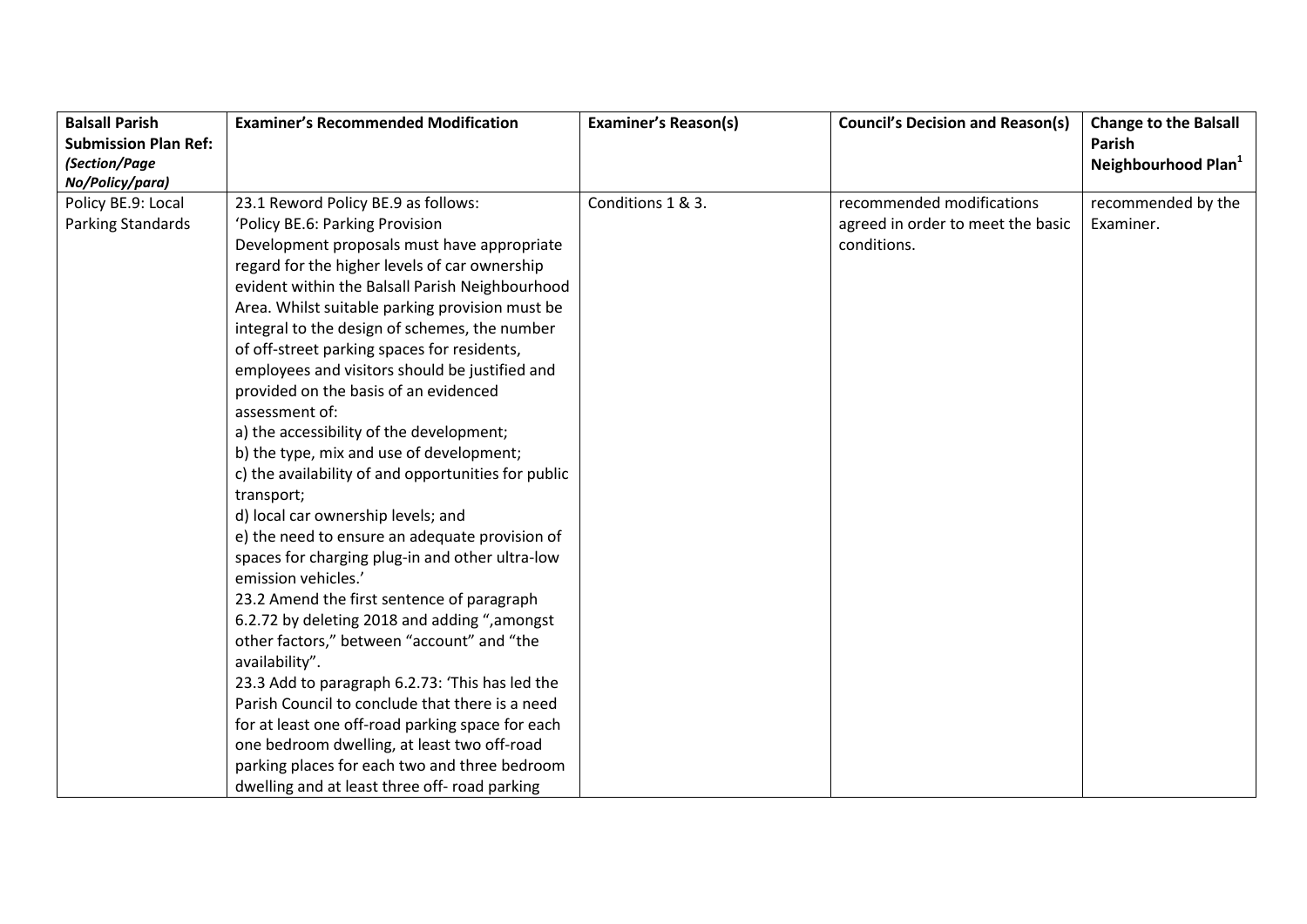| <b>Balsall Parish</b><br><b>Submission Plan Ref:</b>                      | <b>Examiner's Recommended Modification</b>                                                                                                                                                                                                                                                                                                                                                                                                                                                                                                                                                                      | <b>Examiner's Reason(s)</b>                    | <b>Council's Decision and Reason(s)</b>                                                                        | <b>Change to the Balsall</b><br>Parish                    |
|---------------------------------------------------------------------------|-----------------------------------------------------------------------------------------------------------------------------------------------------------------------------------------------------------------------------------------------------------------------------------------------------------------------------------------------------------------------------------------------------------------------------------------------------------------------------------------------------------------------------------------------------------------------------------------------------------------|------------------------------------------------|----------------------------------------------------------------------------------------------------------------|-----------------------------------------------------------|
| (Section/Page<br>No/Policy/para)                                          |                                                                                                                                                                                                                                                                                                                                                                                                                                                                                                                                                                                                                 |                                                |                                                                                                                | Neighbourhood Plan <sup>1</sup>                           |
|                                                                           | places for four or more bedroom dwellings<br>(excluding garages but including car ports)."                                                                                                                                                                                                                                                                                                                                                                                                                                                                                                                      |                                                |                                                                                                                |                                                           |
| Pages 69 to 70<br>Policy BE.10: Flooding<br>and Surface Water<br>Drainage | <b>Recommendation 24:</b><br>Delete Policy BE.10 and the accompanying<br>Explanation.                                                                                                                                                                                                                                                                                                                                                                                                                                                                                                                           | To meet Basic Condition 1.                     | Examiner's comments noted and<br>recommended modifications<br>agreed in order to meet the basic<br>conditions. | Plan to be modified as<br>recommended by the<br>Examiner. |
| Page 71 to 72<br>Policy ECON.1:<br>Superfast Broadband                    | <b>Recommendation 25:</b><br>25.1 Reword Policy ECON.1 as:<br>'Policy ECON.1: Superfast Broadband and<br><b>Electronic Communication Networks</b><br>All new residential and commercial<br>development proposals will be expected to<br>include the necessary infrastructure to allow for<br>high speed connectivity.'<br>25.2 For clarity amend paragraph 6.3.6 to read:<br>'This Plan supports electronic communications<br>networks using high quality digital<br>infrastructure from a range of service providers<br>and the prioritisation of full fibre connections to<br>existing and new developments.' | For clarity and to meet Basic<br>Conditions 1. | Examiner's comments noted and<br>recommended modifications<br>agreed in order to meet the basic<br>conditions. | Plan to be modified as<br>recommended by the<br>Examiner. |
| Page 73<br>Policy ECON.2: Home<br>Working                                 | <b>Recommendation 26:</b><br>26.1 Reword the content of Policy ECON.2 as:<br>'Proposals for all new dwellings are encouraged<br>to incorporate flexible space and facilities to<br>support home-working and, where appropriate,<br>infrastructure in accordance with ECON.1.'<br>26.2 Amend paragraph 6.3.14 by replacing "and                                                                                                                                                                                                                                                                                  | For clarity and to meet Basic<br>Conditions 1. | Examiner's comments noted and<br>recommended modifications<br>agreed in order to meet the basic<br>conditions. | Plan to be modified as<br>recommended by the<br>Examiner. |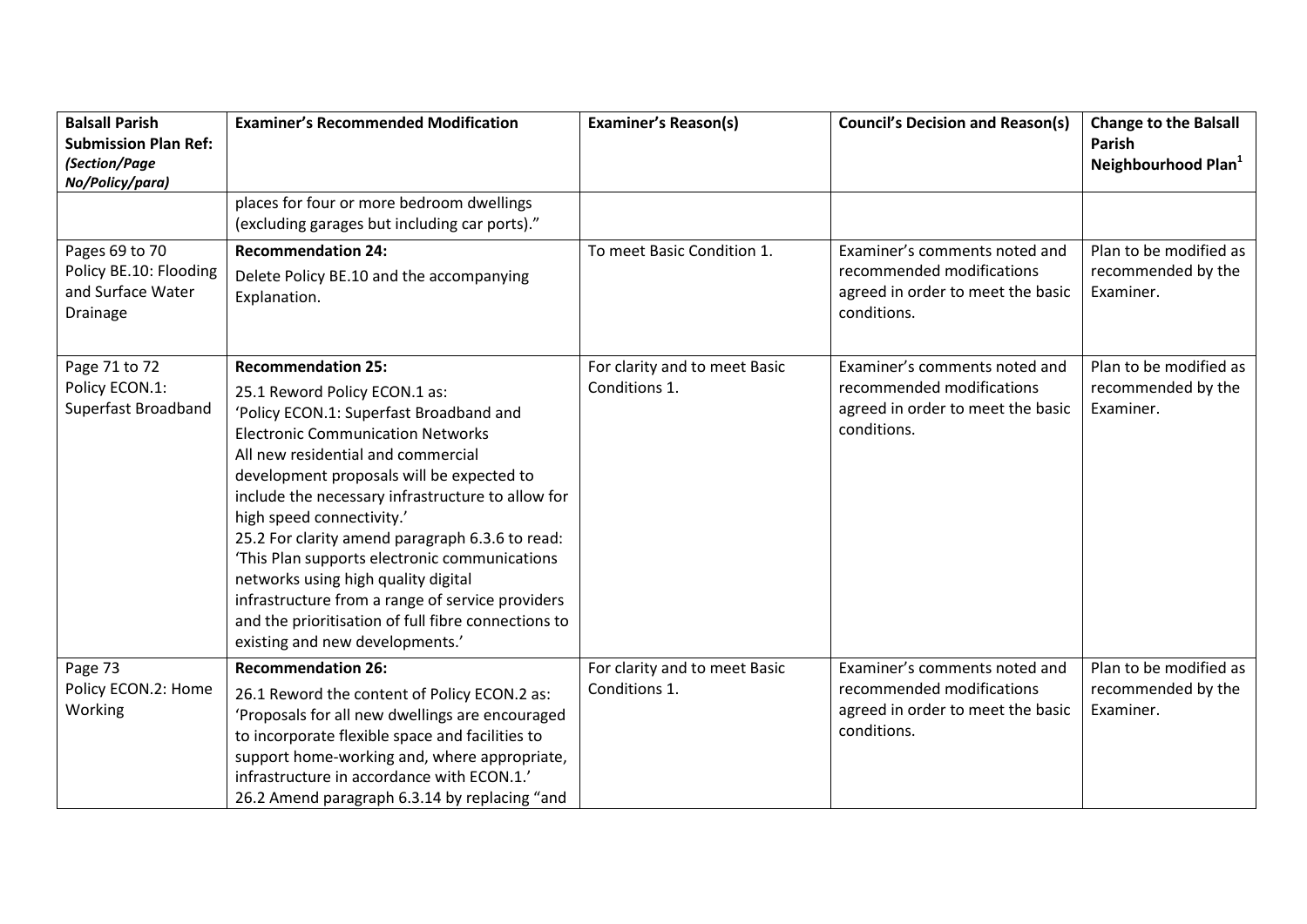| <b>Balsall Parish</b><br><b>Submission Plan Ref:</b><br>(Section/Page<br>No/Policy/para)   | <b>Examiner's Recommended Modification</b>                                                                                                                                                                                                                                                                                                                                                                                                                                                          | <b>Examiner's Reason(s)</b>                                   | <b>Council's Decision and Reason(s)</b>                                                                        | <b>Change to the Balsall</b><br>Parish<br>Neighbourhood Plan <sup>1</sup> |
|--------------------------------------------------------------------------------------------|-----------------------------------------------------------------------------------------------------------------------------------------------------------------------------------------------------------------------------------------------------------------------------------------------------------------------------------------------------------------------------------------------------------------------------------------------------------------------------------------------------|---------------------------------------------------------------|----------------------------------------------------------------------------------------------------------------|---------------------------------------------------------------------------|
|                                                                                            | to enable" with 'which may enable'.                                                                                                                                                                                                                                                                                                                                                                                                                                                                 |                                                               |                                                                                                                |                                                                           |
| Page 74<br>Policy ECON.3:<br><b>Encouraging Local</b><br><b>Business and</b><br>Employment | <b>Recommendation 27:</b><br>27.1 Reword the content of Policy ECON.3 as:<br>"Proposals for new or expanded business"<br>premises will be supported where they<br>contribute to the health and vitality of the retail<br>centre (Character Assessment Zone K) and<br>provided that they do not conflict with other<br>policies in this Plan. Any proposals outside the<br>built-up area will be subject to Green Belt<br>policies."<br>27.2 In paragraph 6.3.19 replace "though" with<br>'thought'. | For clarity and correction and to<br>meet Basic Conditions 1. | Examiner's comments noted and<br>recommended modifications<br>agreed in order to meet the basic<br>conditions. | Plan to be modified as<br>recommended by the<br>Examiner.                 |
| Page 75<br>Policy ECON.4: Rural<br>Tourism                                                 | <b>Recommendation 28:</b><br>Amend the wording of Policy ECON.4 as follows:<br>28.1 Amend the title by adding 'and Leisure'.<br>28.2 Add to the first sentence: 'and subject to<br>the sustainability and accessibility of the site.'<br>28.3 Add 'use of' to criterion a) between "that<br>the" and "site/premises".                                                                                                                                                                               | For clarity and correction and to<br>meet Basic Condition 1.  | Examiner's comments noted and<br>recommended modifications<br>agreed in order to meet the basic<br>conditions. | Plan to be modified as<br>recommended by the<br>Examiner.                 |
| Pages 77 to 78<br>Policy COM.1: Leisure<br><b>Facilities</b>                               | <b>Recommendation 29:</b><br>Move the content of Policy COM.1, suitably<br>amended, to the Community Aspirations section<br>and amend subsequent Policy numbering<br>accordingly.                                                                                                                                                                                                                                                                                                                   | To meet Basic Condition 1.                                    | Examiner's comments noted and<br>recommended modifications<br>agreed in order to meet the basic<br>conditions. | Plan to be modified as<br>recommended by the<br>Examiner.                 |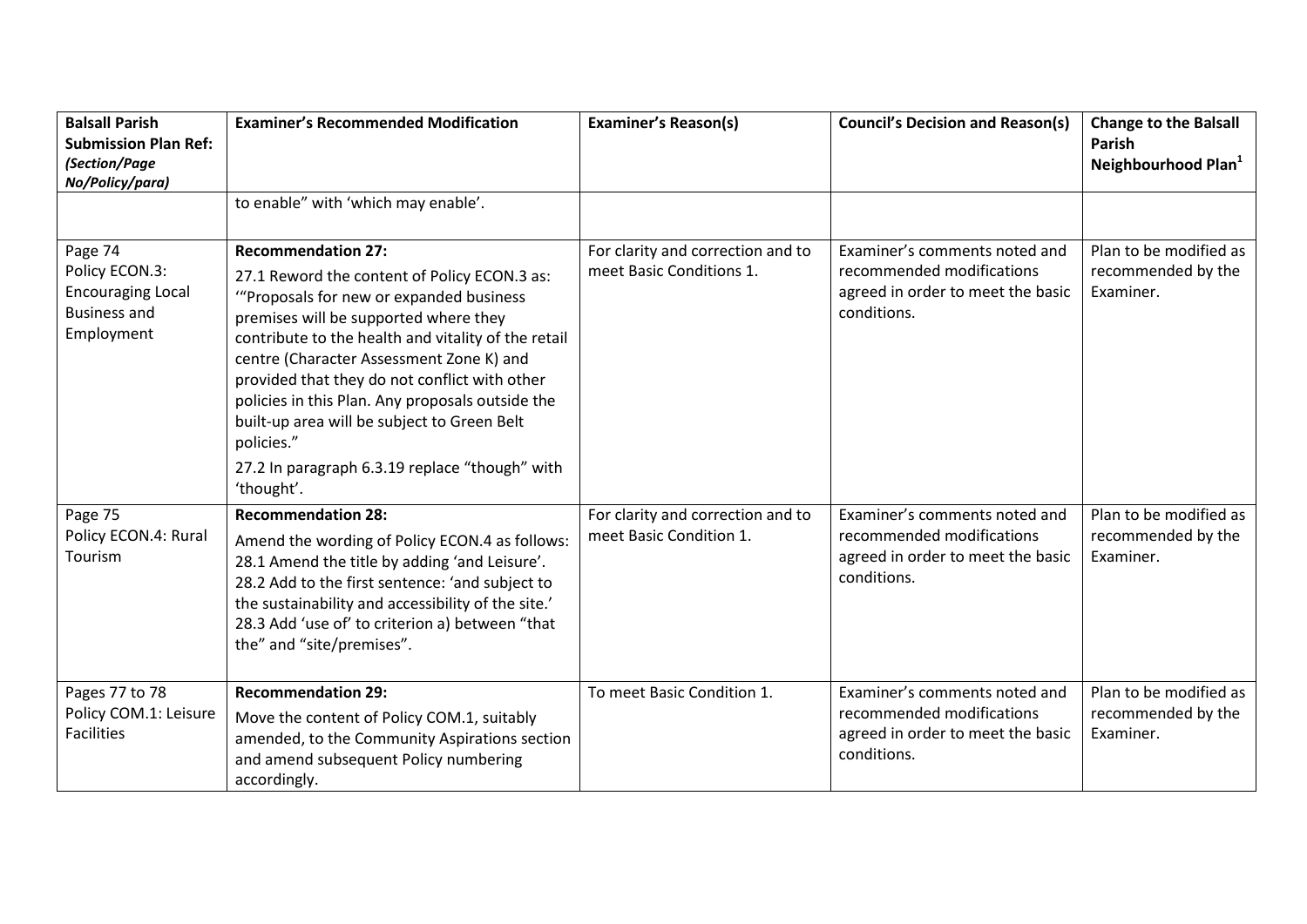| <b>Balsall Parish</b><br><b>Submission Plan Ref:</b><br>(Section/Page<br>No/Policy/para) | <b>Examiner's Recommended Modification</b>                                                                                                                                                                                                                                                                                                                                                                                                                                                                                                                                                                                         | <b>Examiner's Reason(s)</b>                                  | <b>Council's Decision and Reason(s)</b>                                                                        | <b>Change to the Balsall</b><br>Parish<br>Neighbourhood Plan <sup>1</sup> |
|------------------------------------------------------------------------------------------|------------------------------------------------------------------------------------------------------------------------------------------------------------------------------------------------------------------------------------------------------------------------------------------------------------------------------------------------------------------------------------------------------------------------------------------------------------------------------------------------------------------------------------------------------------------------------------------------------------------------------------|--------------------------------------------------------------|----------------------------------------------------------------------------------------------------------------|---------------------------------------------------------------------------|
| Page 79<br>Policy COM.2:<br><b>Formal Education</b><br><b>Facilities</b>                 | <b>Recommendation 30:</b><br>Amend the wording of Policy COM.2,<br>renumbered as COM.1, as follows:<br>30.1 Delete the final sentence of paragraph 1.<br>30.2 Reword criterion b) as: 'any impacts on<br>local amenities have been assessed and<br>addressed.'<br>30.3 Reword criterion d) as: 'appropriate<br>consideration is demonstrated for dual<br>community use of the school buildings and their<br>outdoor recreation facilities.'                                                                                                                                                                                        | For clarity and to meet Basic<br>Condition 1.                | Examiner's comments noted and<br>recommended modifications<br>agreed in order to meet the basic<br>conditions. | Plan to be modified as<br>recommended by the<br>Examiner.                 |
| Pages 80 to 81<br>Policy COM.3:<br><b>Local Services</b>                                 | <b>Recommendation 31:</b><br>Amend the wording of Policy COM.3,<br>renumbered as COM.2, as follows:<br>31.1 Retitle the Policy as 'Sport, Community and<br>Recreation Facilities'.<br>31.2 In the first sentence replace "community"<br>with 'sport, community and recreation'.<br>31.3 In the second and third sentences delete<br>"community".<br>31.4 Move the final sentence about the CIL<br>financial mechanism to form a new paragraph<br>6.4.16 (subsequent paragraphs renumbered)<br>worded as: 'The Parish Council may use CIL<br>funds available to it to provide new and/or<br>enhanced facilities for the community.' | For clarity and correction and to<br>meet Basic Condition 1. | Examiner's comments noted and<br>recommended modifications<br>agreed in order to meet the basic<br>conditions. | Plan to be modified as<br>recommended by the<br>Examiner.                 |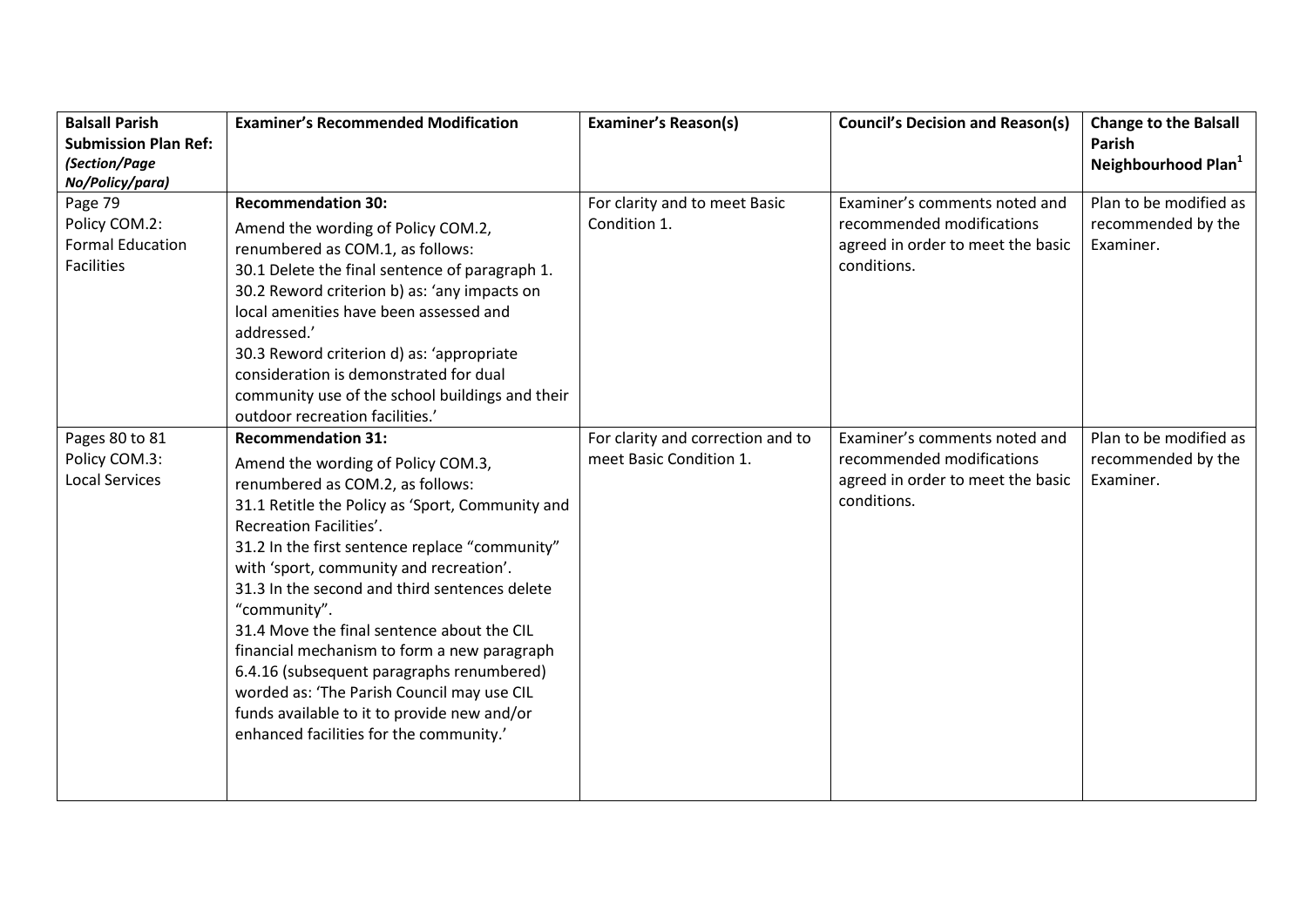| <b>Balsall Parish</b>                                                                                                                                                                                                      | <b>Examiner's Recommended Modification</b>                                                                                                                                                                                                                                                                                                                                                                                                                                                                                                                                                                                                                                                                                                                                                                                                                                                                                                                                                                                                                                                                                                                                                                                                                | <b>Examiner's Reason(s)</b>                                  | <b>Council's Decision and Reason(s)</b>                                                                        | <b>Change to the Balsall</b>                              |
|----------------------------------------------------------------------------------------------------------------------------------------------------------------------------------------------------------------------------|-----------------------------------------------------------------------------------------------------------------------------------------------------------------------------------------------------------------------------------------------------------------------------------------------------------------------------------------------------------------------------------------------------------------------------------------------------------------------------------------------------------------------------------------------------------------------------------------------------------------------------------------------------------------------------------------------------------------------------------------------------------------------------------------------------------------------------------------------------------------------------------------------------------------------------------------------------------------------------------------------------------------------------------------------------------------------------------------------------------------------------------------------------------------------------------------------------------------------------------------------------------|--------------------------------------------------------------|----------------------------------------------------------------------------------------------------------------|-----------------------------------------------------------|
| <b>Submission Plan Ref:</b>                                                                                                                                                                                                |                                                                                                                                                                                                                                                                                                                                                                                                                                                                                                                                                                                                                                                                                                                                                                                                                                                                                                                                                                                                                                                                                                                                                                                                                                                           |                                                              |                                                                                                                | Parish                                                    |
| (Section/Page                                                                                                                                                                                                              |                                                                                                                                                                                                                                                                                                                                                                                                                                                                                                                                                                                                                                                                                                                                                                                                                                                                                                                                                                                                                                                                                                                                                                                                                                                           |                                                              |                                                                                                                | Neighbourhood Plan <sup>1</sup>                           |
|                                                                                                                                                                                                                            |                                                                                                                                                                                                                                                                                                                                                                                                                                                                                                                                                                                                                                                                                                                                                                                                                                                                                                                                                                                                                                                                                                                                                                                                                                                           |                                                              |                                                                                                                |                                                           |
| No/Policy/para)<br>Pages 42 to 43 and 82<br>to 83<br>Policies H.8: Walking<br>and Cycling<br>Infrastructure within<br>Housing and<br>Commercial<br>Developments and<br>COM.4:<br><b>Encouraging Walking</b><br>and Cycling | <b>Recommendation 32:</b><br>Amend the wording of Policy COM.4,<br>renumbered as COM.3, as follows:<br>32.1 Use the first paragraph of Policy COM.4 as<br>the first paragraph of the merged Policy.<br>32.2 Use the following as the second paragraph,<br>adapted from the content of Policies H.8 and<br>COM.4:<br>'Development proposals for dwellings, non-<br>residential buildings open to the public and<br>buildings for employment use shall, as<br>appropriate, demonstrate that the need for<br>alternatives to journeys by car has been<br>addressed by:<br>a) assuring safe and free-flowing movement of<br>pedestrians, cyclists and mobility scooters;<br>b) including facilities suitable for cycle storage;<br>c) incorporating continuous well-lit footpaths<br>and cycle path or tracks reflecting appropriate<br>standards which, where appropriate, make<br>linkages with routes and rights of way to village<br>centres, schools, busy destinations and the<br>countryside;<br>d) delineating footpaths from the road surface<br>and where practicable, from cycle paths/tracks;<br>however, it shall be permissible for new shared<br>footpaths/cycle ways to be provided if it can be<br>demonstrated that there is no practicable | For clarity and correction and to<br>meet Basic Condition 1. | Examiner's comments noted and<br>recommended modifications<br>agreed in order to meet the basic<br>conditions. | Plan to be modified as<br>recommended by the<br>Examiner. |
|                                                                                                                                                                                                                            | alternative way of accommodating the needs of                                                                                                                                                                                                                                                                                                                                                                                                                                                                                                                                                                                                                                                                                                                                                                                                                                                                                                                                                                                                                                                                                                                                                                                                             |                                                              |                                                                                                                |                                                           |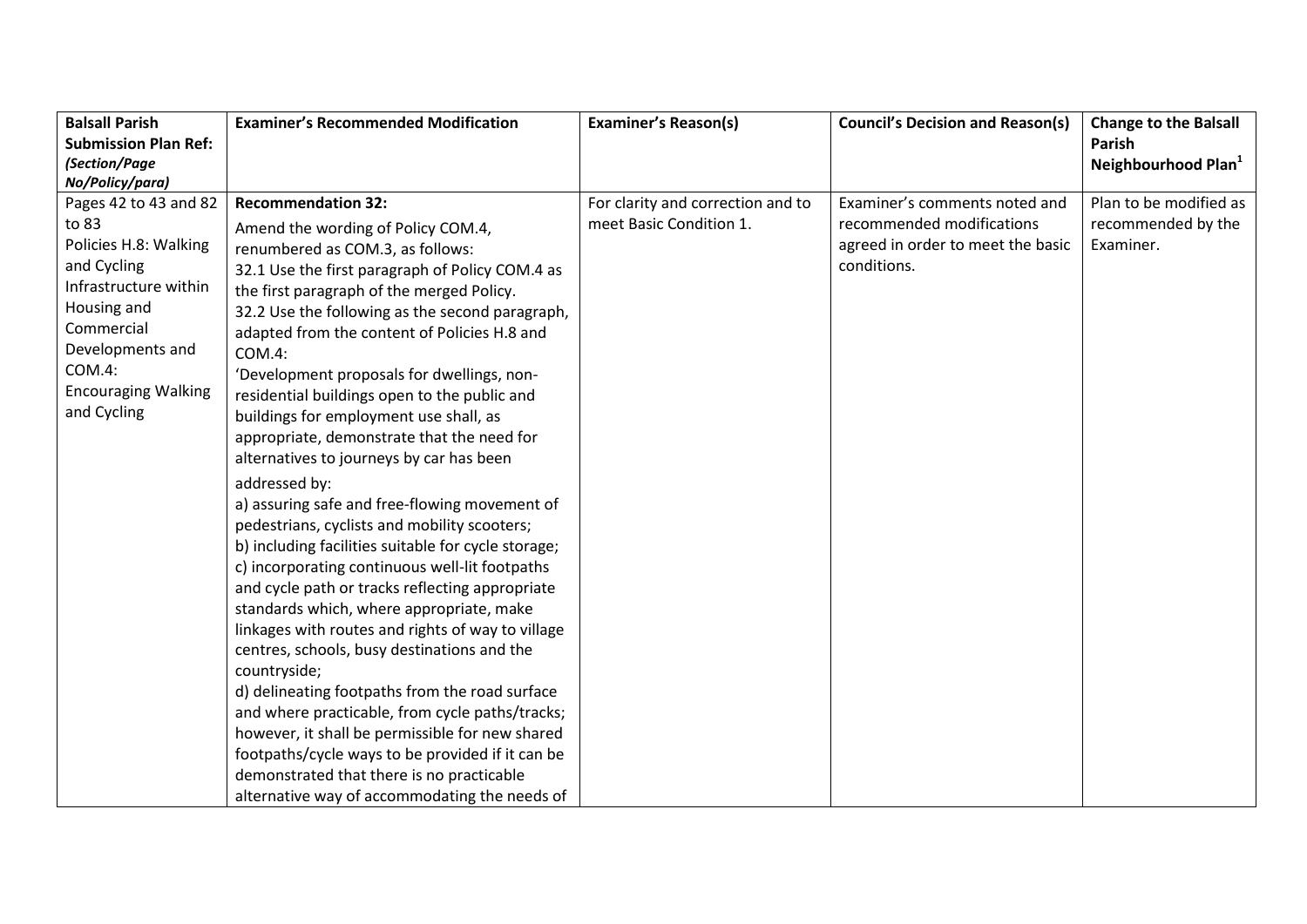| <b>Balsall Parish</b>       | <b>Examiner's Recommended Modification</b>        | <b>Examiner's Reason(s)</b>   | <b>Council's Decision and Reason(s)</b> | <b>Change to the Balsall</b>    |
|-----------------------------|---------------------------------------------------|-------------------------------|-----------------------------------------|---------------------------------|
| <b>Submission Plan Ref:</b> |                                                   |                               |                                         | Parish                          |
| (Section/Page               |                                                   |                               |                                         | Neighbourhood Plan <sup>1</sup> |
| No/Policy/para)             |                                                   |                               |                                         |                                 |
|                             | both cyclists and pedestrians for safe and free   |                               |                                         |                                 |
|                             | flowing movement;                                 |                               |                                         |                                 |
|                             | e) providing pedestrian crossings in key          |                               |                                         |                                 |
|                             | locations, such as close to schools, places of    |                               |                                         |                                 |
|                             | worship, community facilities, recreation         |                               |                                         |                                 |
|                             | facilities and shops, where agreed as acceptable  |                               |                                         |                                 |
|                             | to the Highway Authority.'                        |                               |                                         |                                 |
|                             | 32.3 Whilst merging and renumbering the two       |                               |                                         |                                 |
|                             | <b>Explanation sections:</b>                      |                               |                                         |                                 |
|                             | 32.3.1 Remove duplications.                       |                               |                                         |                                 |
|                             | 32.3.2 Replace the second sentence of             |                               |                                         |                                 |
|                             | paragraph 6.1.37 with: 'The countryside is easily |                               |                                         |                                 |
|                             | accessed from every location and this is          |                               |                                         |                                 |
|                             | extensively used for walking, including dog       |                               |                                         |                                 |
|                             | walking, and cycling.'                            |                               |                                         |                                 |
|                             | 32.3.3 Quotations from the NPPF should be         |                               |                                         |                                 |
|                             | shown without editing and within quotation        |                               |                                         |                                 |
|                             | marks.                                            |                               |                                         |                                 |
|                             | 32.3.4 Fully reference the Local Cycling and      |                               |                                         |                                 |
|                             | Walking Infrastructure Plans mentioned in         |                               |                                         |                                 |
|                             | paragraph 6.1.42.                                 |                               |                                         |                                 |
|                             | 32.3.5 Remove paragraph 6.4.22 (if wished         |                               |                                         |                                 |
|                             | move this to the Community Aspirations            |                               |                                         |                                 |
|                             | section).                                         |                               |                                         |                                 |
| Page 84                     | <b>Recommendation 33:</b>                         | For clarity and to meet Basic | Examiner's comments noted and           | Plan to be modified as          |
| Policy COM.5:               | 33.1 Reword the first paragraph of Policy         | Condition 1.                  | recommended modifications               | recommended by the              |
| Allotments                  | COM.5, renumbered as COM.4, as follows:           |                               | agreed in order to meet the basic       | Examiner.                       |
|                             | 'Development proposals that would result in       |                               | conditions.                             |                                 |
|                             | the partial or complete loss of an allotment will |                               |                                         |                                 |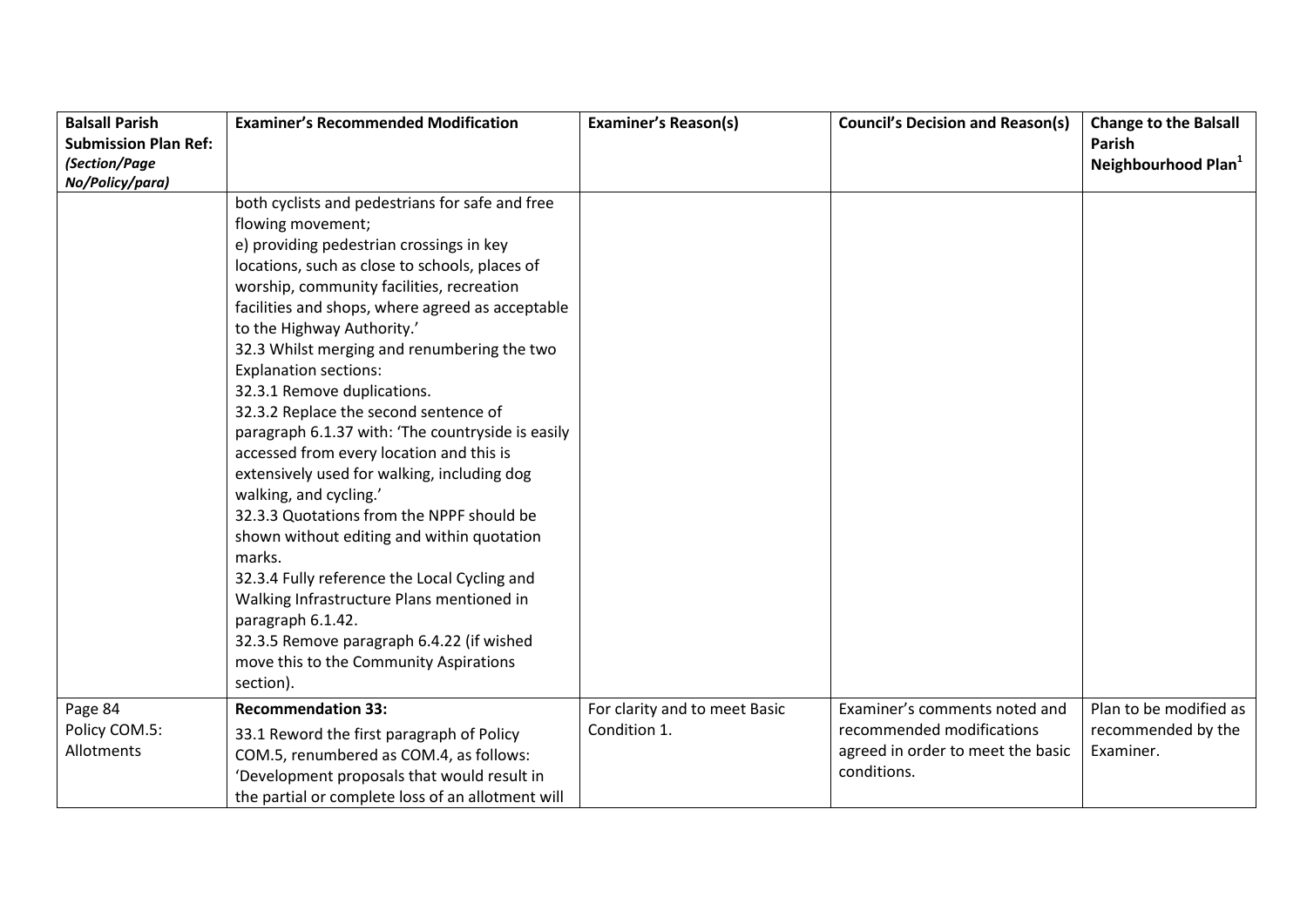| <b>Balsall Parish</b><br><b>Submission Plan Ref:</b>                        | <b>Examiner's Recommended Modification</b>                                                                                                                                                                                                                                                                                                                                                                                                                                                                                                                                                                              | <b>Examiner's Reason(s)</b>                   | <b>Council's Decision and Reason(s)</b>                                                                        | <b>Change to the Balsall</b><br><b>Parish</b>             |
|-----------------------------------------------------------------------------|-------------------------------------------------------------------------------------------------------------------------------------------------------------------------------------------------------------------------------------------------------------------------------------------------------------------------------------------------------------------------------------------------------------------------------------------------------------------------------------------------------------------------------------------------------------------------------------------------------------------------|-----------------------------------------------|----------------------------------------------------------------------------------------------------------------|-----------------------------------------------------------|
| (Section/Page                                                               |                                                                                                                                                                                                                                                                                                                                                                                                                                                                                                                                                                                                                         |                                               |                                                                                                                | Neighbourhood Plan <sup>1</sup>                           |
| No/Policy/para)                                                             |                                                                                                                                                                                                                                                                                                                                                                                                                                                                                                                                                                                                                         |                                               |                                                                                                                |                                                           |
|                                                                             | only be supported if it can be demonstrated<br>that there would be an improvement to the<br>existing provision or a net increase in provision<br>suitably located elsewhere.'<br>33.2 To be positively expressed criterion a)<br>within the Policy should be reworded as:<br>'a) Impacts on the landscape, heritage assets<br>and the character of the area have been<br>assessed and addressed;'                                                                                                                                                                                                                       |                                               |                                                                                                                |                                                           |
| Page 86<br>Section 6.5 Natural<br>Environment<br><b>Strategic Objective</b> | <b>Recommendation 34:</b><br>Add 'woodlands,' to the 6.5 Natural<br>Environment Objective between "existing<br>trees," and "hedgerows".                                                                                                                                                                                                                                                                                                                                                                                                                                                                                 | For clarity.                                  | Examiner's comments noted and<br>recommended modifications<br>agreed for the purposes of<br>clarity.           | Plan to be modified as<br>recommended by the<br>Examiner. |
| Pages 86 to 87<br>Policy NE.1:<br>Green Infrastructure                      | <b>Recommendation 35:</b><br>35.1 Amend Policy NE.1 as follows:<br>35.1.1 In paragraph 1 add 'ecologically'<br>between "quality and" and "sensitive".<br>35.1.2 Delete the third sentence of paragraph 2<br>(if wished include a fully referenced mention of<br>the British Standard in the Explanation section).<br>35.1.3 Delete paragraphs 3 and 6.<br>35.1.4 In the second sentence of paragraph 4<br>add 'known' between "two" and "veteran".<br>35.1.5 Reword paragraph 5 as:<br>'Additional new trees should be planted in<br>accordance with SMBC standards, with<br>adequate space both below and above ground | For clarity and to meet Basic<br>Condition 1. | Examiner's comments noted and<br>recommended modifications<br>agreed in order to meet the basic<br>conditions. | Plan to be modified as<br>recommended by the<br>Examiner. |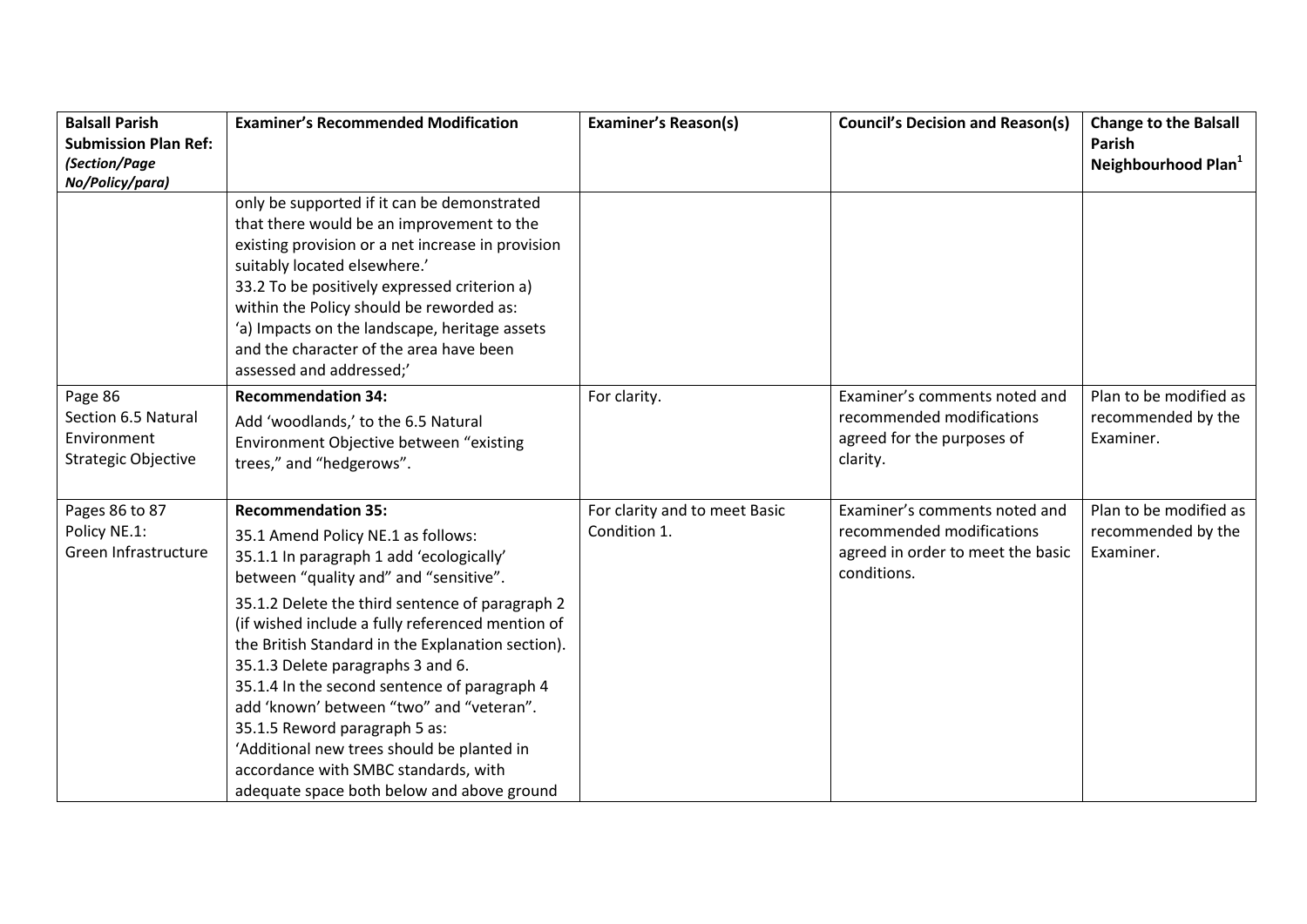| <b>Balsall Parish</b>       | <b>Examiner's Recommended Modification</b>       | <b>Examiner's Reason(s)</b>   | <b>Council's Decision and Reason(s)</b> | <b>Change to the Balsall</b>    |
|-----------------------------|--------------------------------------------------|-------------------------------|-----------------------------------------|---------------------------------|
| <b>Submission Plan Ref:</b> |                                                  |                               |                                         | <b>Parish</b>                   |
| (Section/Page               |                                                  |                               |                                         | Neighbourhood Plan <sup>1</sup> |
| No/Policy/para)             |                                                  |                               |                                         |                                 |
|                             | for the trees to grow to maturity with an        |                               |                                         |                                 |
|                             | appropriate care regime.'                        |                               |                                         |                                 |
|                             | 35.2 Amend the Explanation section as follows:   |                               |                                         |                                 |
|                             | 35.2.1 Provide full references for the Landscape |                               |                                         |                                 |
|                             | document(s) mentioned in paragraph 6.5.1.        |                               |                                         |                                 |
|                             | 35.2.2 Within paragraph 6.5.6 show quoted        |                               |                                         |                                 |
|                             | words within quotation marks and add the         |                               |                                         |                                 |
|                             | following introduction (with a reference):       |                               |                                         |                                 |
|                             | 'Government guidance on 'What planning           |                               |                                         |                                 |
|                             | authorities should consider for developments     |                               |                                         |                                 |
|                             | affecting ancient woodland, ancient trees and    |                               |                                         |                                 |
|                             | veteran trees' says:'                            |                               |                                         |                                 |
|                             | 35.2.3 Delete paragraph 6.5.7 as there is no     |                               |                                         |                                 |
|                             | ancient woodland within the Neighbourhood        |                               |                                         |                                 |
|                             | Area.                                            |                               |                                         |                                 |
|                             | 35.2.4 Ensure that the quote from the NPPF is    |                               |                                         |                                 |
|                             | not edited and is shown within quotation         |                               |                                         |                                 |
|                             | marks.                                           |                               |                                         |                                 |
| Pages 89                    | <b>Recommendation 36:</b>                        | For clarity and to meet Basic | Examiner's comments noted and           | Plan to be modified as          |
| Policy NE.2:                | Reword Policy NE.2 as:                           | Condition 1.                  | recommended modifications               | recommended by the              |
| <b>Blue Infrastructure</b>  | 'Development proposals should, where             |                               | agreed in order to meet the basic       | Examiner.                       |
|                             | appropriate, protect the quality of the water in |                               | conditions.                             |                                 |
|                             | the River Blythe and its tributaries and, in     |                               |                                         |                                 |
|                             | particular, safeguard the River's SSSI and the   |                               |                                         |                                 |
|                             | floodplain meadows that incorporate the          |                               |                                         |                                 |
|                             | Temple Balsall Nature Reserve, as well as the    |                               |                                         |                                 |
|                             | other water habitats across the Neighbourhood    |                               |                                         |                                 |
|                             | Area. Wherever possible, development should      |                               |                                         |                                 |
|                             | assist the reinstatement of the natural          |                               |                                         |                                 |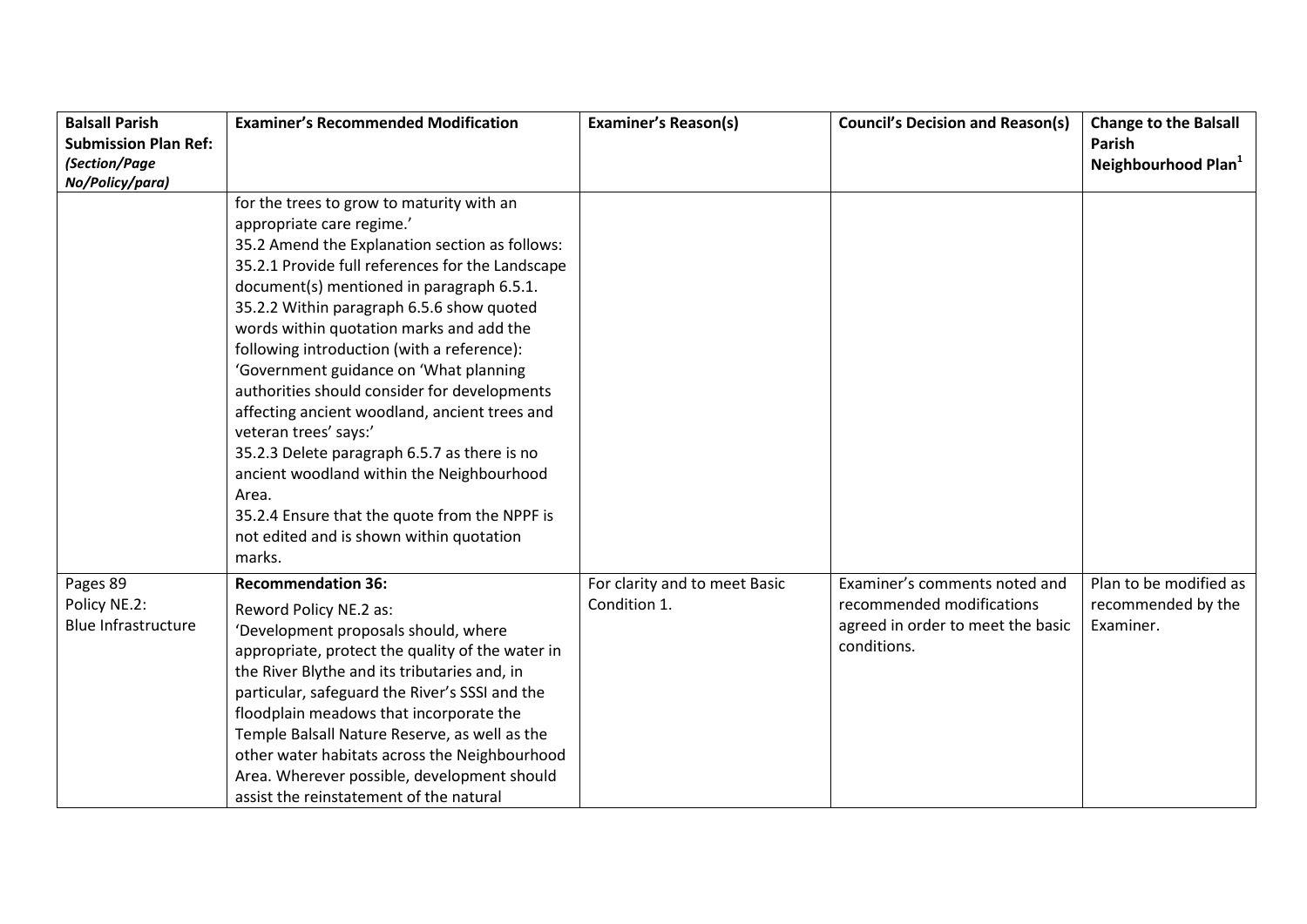|                                                                                                                                                                                                                                                                                                                                                                                                                                                                                                                                                                                                                                                                                                                                                                                                                                                                                                                                                                                                                                                                       |                                                              |                                                                                                                | Parish                                                    |
|-----------------------------------------------------------------------------------------------------------------------------------------------------------------------------------------------------------------------------------------------------------------------------------------------------------------------------------------------------------------------------------------------------------------------------------------------------------------------------------------------------------------------------------------------------------------------------------------------------------------------------------------------------------------------------------------------------------------------------------------------------------------------------------------------------------------------------------------------------------------------------------------------------------------------------------------------------------------------------------------------------------------------------------------------------------------------|--------------------------------------------------------------|----------------------------------------------------------------------------------------------------------------|-----------------------------------------------------------|
|                                                                                                                                                                                                                                                                                                                                                                                                                                                                                                                                                                                                                                                                                                                                                                                                                                                                                                                                                                                                                                                                       |                                                              |                                                                                                                | Neighbourhood Plan <sup>1</sup>                           |
|                                                                                                                                                                                                                                                                                                                                                                                                                                                                                                                                                                                                                                                                                                                                                                                                                                                                                                                                                                                                                                                                       |                                                              |                                                                                                                |                                                           |
| floodplain and the de-culverting of                                                                                                                                                                                                                                                                                                                                                                                                                                                                                                                                                                                                                                                                                                                                                                                                                                                                                                                                                                                                                                   |                                                              |                                                                                                                |                                                           |
| watercourses.'                                                                                                                                                                                                                                                                                                                                                                                                                                                                                                                                                                                                                                                                                                                                                                                                                                                                                                                                                                                                                                                        |                                                              |                                                                                                                |                                                           |
| <b>Recommendation 37:</b><br>37.1 Within Policy NE.3:<br>37.1.1 Amend the opening sentence to:<br>'The areas listed below and identified on the<br>maps (figures 5 to 8 [as amended]) that follow<br>are designated as Local Green Spaces.'<br>37.1.2 For clarity, amend the sentence that<br>immediately follows the list of spaces by<br>deleting "be used to".<br>37.1.3 Because it goes beyond the NPPF basis<br>for protection (and partly duplicates the<br>previous sentence), delete the last sentence of<br>the Policy.<br>37.2 Within Figure 5 (as renumbered) identify<br>LGS.2 which has been omitted; within Figures 6<br>-8 (as renumbered) there is the opportunity,<br>which should be taken, to enlarge the inset<br>maps so that the boundary of each space is<br>absolutely clear.<br>37.3 To avoid the potential for confusion, the<br>Local Green Space Sites Assessment in the<br>evidence base should also show the amended<br>numbering of LGS $12 - 14$ as used in the<br>Submission Plan as well as noting the non-<br>inclusion of LGS.11. | For clarity and correction and to<br>meet Basic Condition 1. | Examiner's comments noted and<br>recommended modifications<br>agreed in order to meet the basic<br>conditions. | Plan to be modified as<br>recommended by the<br>Examiner. |
|                                                                                                                                                                                                                                                                                                                                                                                                                                                                                                                                                                                                                                                                                                                                                                                                                                                                                                                                                                                                                                                                       | 37.4 Delete paragraph 6.5.15 since it does not               |                                                                                                                |                                                           |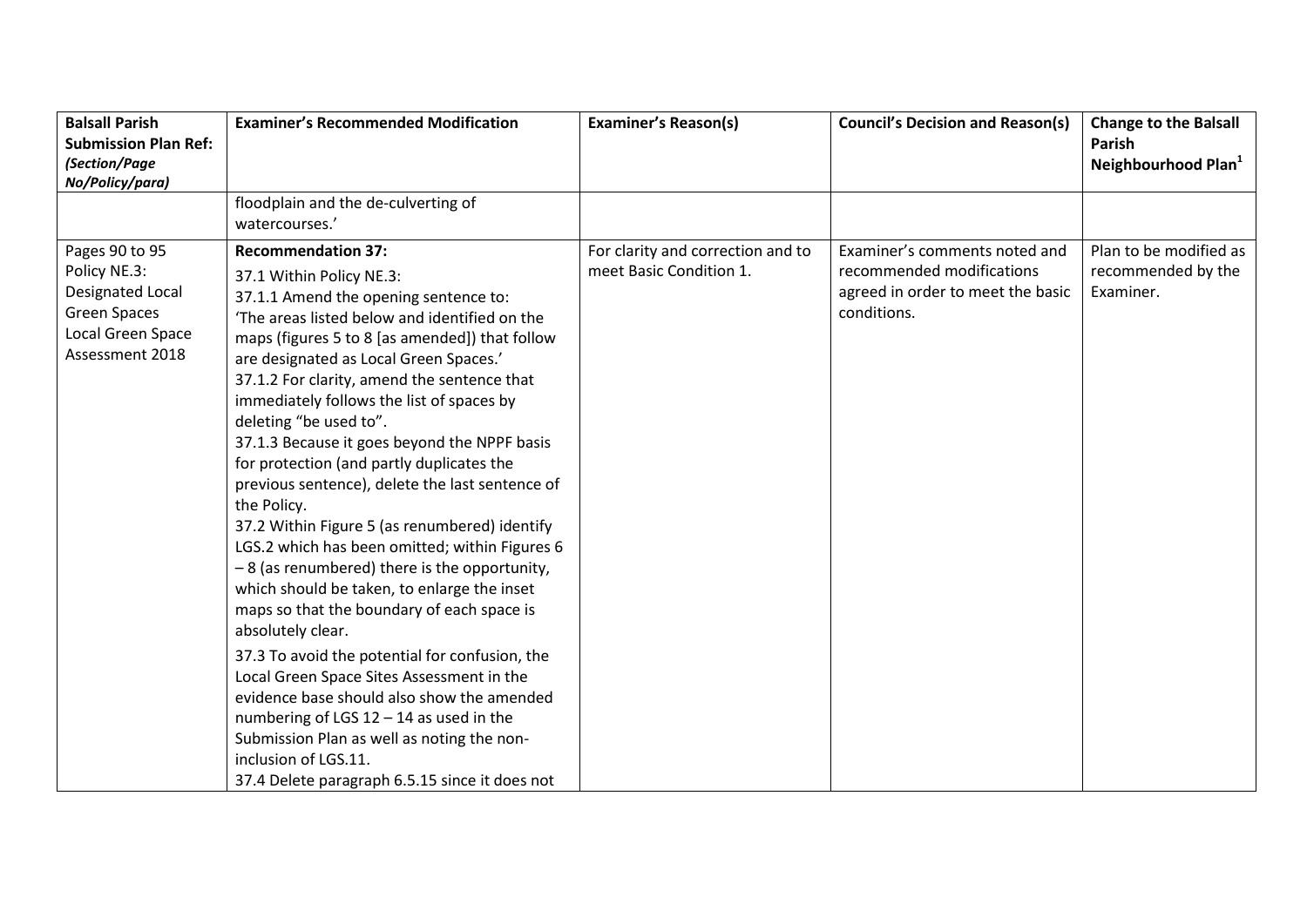| <b>Balsall Parish</b><br><b>Submission Plan Ref:</b><br>(Section/Page<br>No/Policy/para) | <b>Examiner's Recommended Modification</b>                                                                                                                                                                                                                                                                                                                                                                                                                                                                                                                                                                                                                                                                                                                                                                                                                                                                                                                             | <b>Examiner's Reason(s)</b>                                  | <b>Council's Decision and Reason(s)</b>                                                                        | <b>Change to the Balsall</b><br>Parish<br>Neighbourhood Plan <sup>1</sup> |
|------------------------------------------------------------------------------------------|------------------------------------------------------------------------------------------------------------------------------------------------------------------------------------------------------------------------------------------------------------------------------------------------------------------------------------------------------------------------------------------------------------------------------------------------------------------------------------------------------------------------------------------------------------------------------------------------------------------------------------------------------------------------------------------------------------------------------------------------------------------------------------------------------------------------------------------------------------------------------------------------------------------------------------------------------------------------|--------------------------------------------------------------|----------------------------------------------------------------------------------------------------------------|---------------------------------------------------------------------------|
|                                                                                          | relate to the designation of Local Green Spaces;<br>renumber subsequent paragraphs accordingly.                                                                                                                                                                                                                                                                                                                                                                                                                                                                                                                                                                                                                                                                                                                                                                                                                                                                        |                                                              |                                                                                                                |                                                                           |
| Pages 96 to 97<br>Policy NE.4:<br>Biodiversity                                           | <b>Recommendation 38:</b><br>38.1 Amend the wording of Policy NE.4 as<br>follows:<br>38.1.1 In the first sentence delete "and<br>enhance" and add ', where possible,' between<br>"biodiversity and" and "provide".<br>38.1.2 In paragraph b) replace "will be" with<br>'are'.<br>38.1.3 In paragraph f) delete "(such as by<br>Schwegler)" but if wished a reference to an<br>RSPB resource or similar might be included in<br>the supporting text.<br>38.1.4 Delete the final sentence beginning<br>"Development which" and incorporate the<br>content of paragraph $6.5.21$ – avoid the use of<br>duplicated numbering by using i), ii) or similar,<br>and use capital letters for the term 'Local<br>Wildlife Sites (LWS)'.<br>38.2 Amend the Explanation section by:<br>38.2.1 Adding a full reference to the Balsall<br>Parish Neighbourhood Area Ecological Report.<br>38.2.2 Deleting paragraph 6.5.21 and<br>renumbering subsequent paragraphs<br>accordingly. | For clarity and to meet Basic<br>Condition 1.                | Examiner's comments noted and<br>recommended modifications<br>agreed in order to meet the basic<br>conditions. | Plan to be modified as<br>recommended by the<br>Examiner.                 |
| Pages 98 to 100<br>Policy NE.5:                                                          | <b>Recommendation 39:</b><br>39.1 Reword Policy NE.5 as:                                                                                                                                                                                                                                                                                                                                                                                                                                                                                                                                                                                                                                                                                                                                                                                                                                                                                                               | For clarity and correction and to<br>meet Basic Condition 1. | Examiner's comments noted and<br>recommended modifications                                                     | Plan to be modified as<br>recommended by the                              |